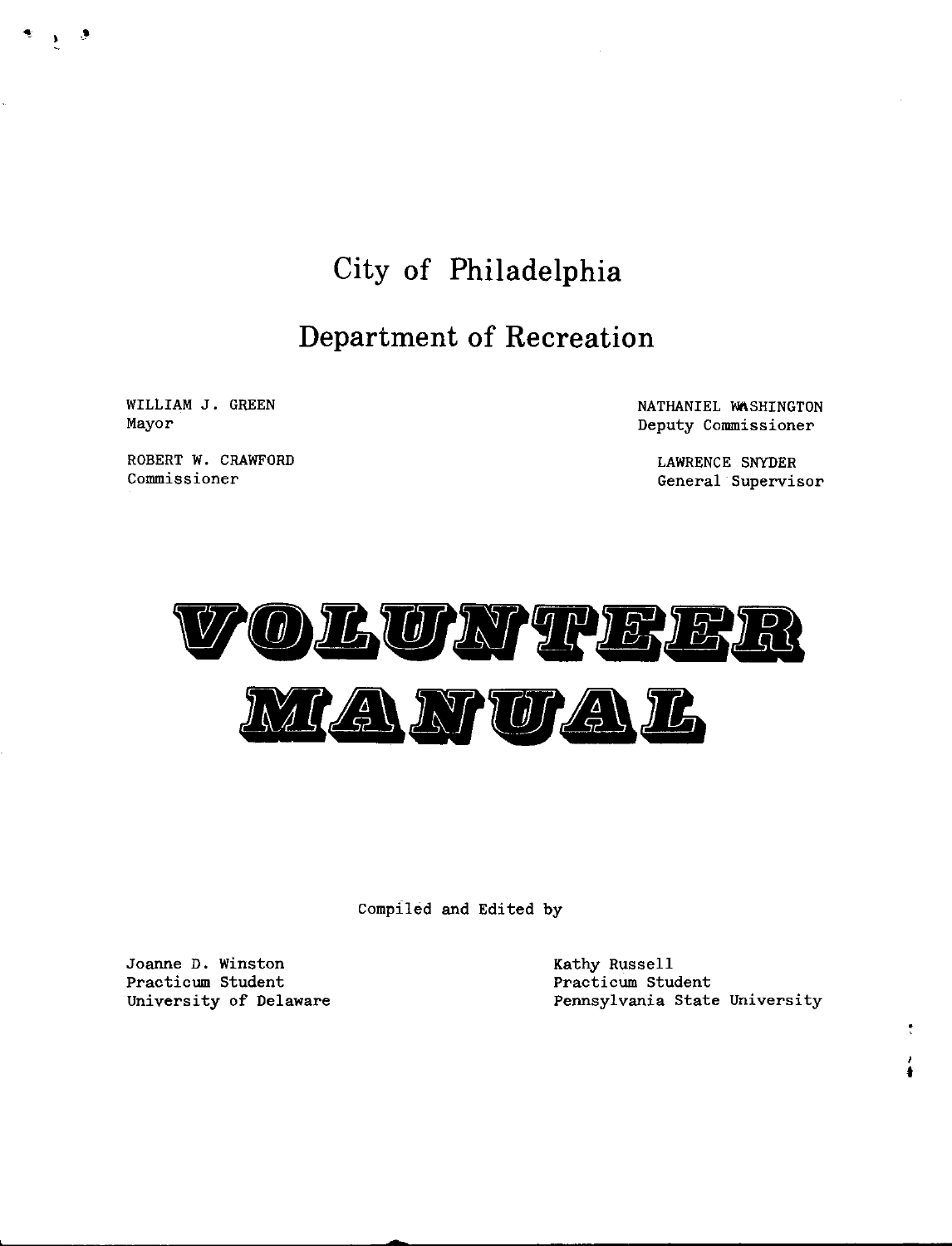#### F O R W A R D

Under normal circumstances the need for volunteers in a Recreation Department is a means of enhancing the program. The supervisor of any facility, district, region, section or division, in fact even the Commissioner of a department, can offer more to the public by making use of volunteer services. Whether of a special or advisory nature, just as a weather vane gives one wind direction, so can the volunteer help to give direction to a program.

In Light of current economic and energy problems, volunteer services are no Longer just an enhancement, but are essential.

The two young people who have put this manual together are to be commended by professional staff and the public for developing this manual which is so essential and worthwhile. The manual will be of tremendous use in meeting the mandate of the Recreation Department today.

Snuder General Supervisor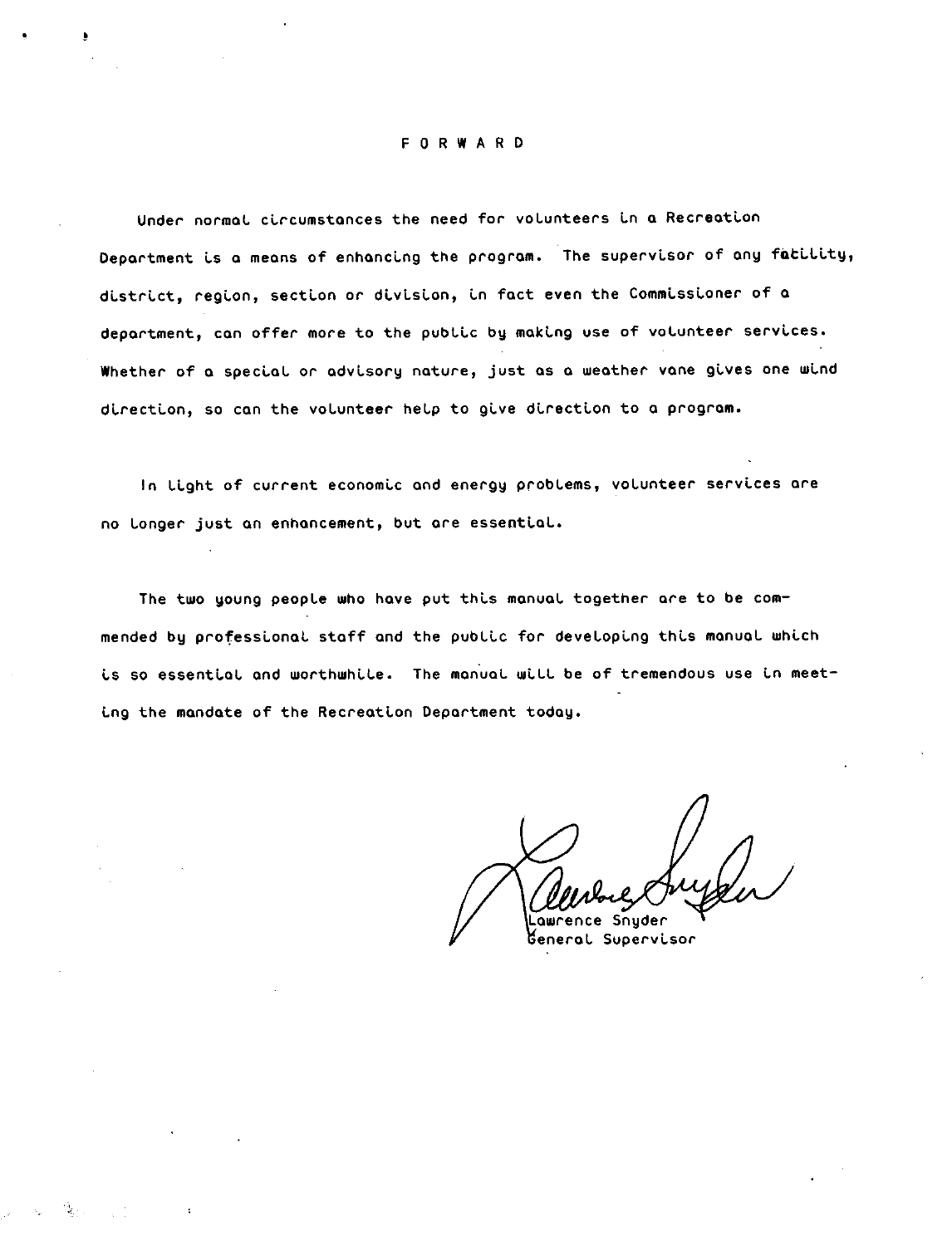# PREFACE

THINK ABOUT IT, DO YOU REALLY KNOW WHAT A VOLUNTEER IS?

The idea of volunteering is not new! A volunteer is someone who has a whoLe Lot to offer, be Lt a great deoL of tLme *or* toLent *or* just a LLttLe; a person who is interested in helping you help the community. The volunteer is an enhancement of you and the program, not a replacement. In exchange for that enhancement you and the program can provide satisfaction to the voLunteer *for* a job weLL done.

• •

We have developed this manual for you the facility staff members; who have or who will have direct contact with the volunteers. We hope that the manual will give you, that have yet to profit from the services of volunteers, the incentive to use them.

And for those that have reaped the benefits from their services, some hints and guidelines on finding, keeping and most of all, appreciating them.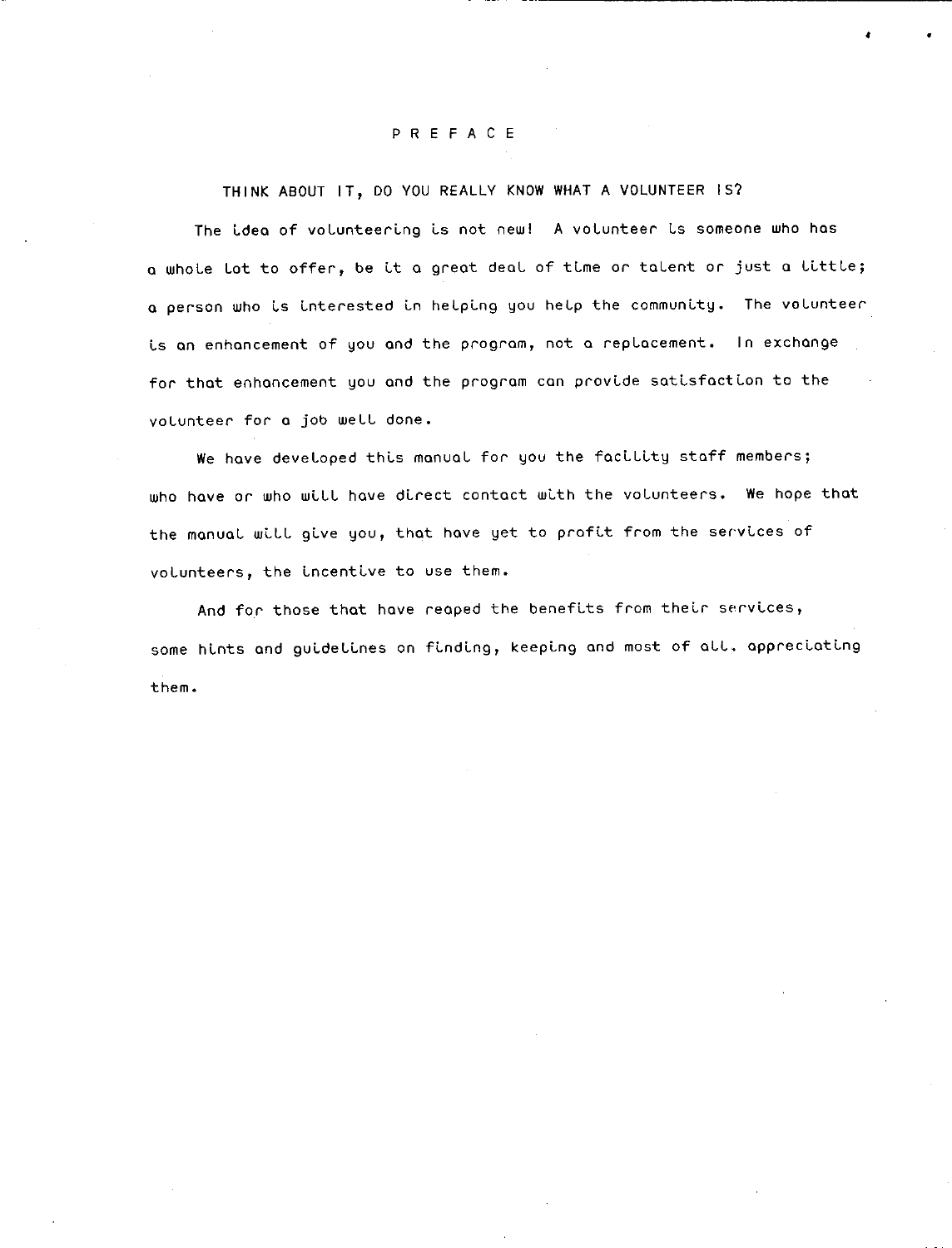## ACKNOWLEDGEMENTS

We would like to give special thanks to all of the professionals in the field of Volunteerism throughout the City of Philadelphia, who gave so graciously of their time, effort and patience. Without their help the manual would not be. The endless hours of conversations have taught and enlightened us more on the subject of volunteers than any of the books, articles, pamphlets and manuals that we have read. They are in the volunteer field, they have developed the programs, written the manuals and most of all, worked with the volunteers on a day-to-day basis.

Also thanks must be given to the many people within the Department of Recreation who contributed so many ideas and thoughts that played an enormous part in the decision on what material should be included within thLs manual.

Special thanks also to Eileen McCann who gave us a helping hand wherever and whenever we needed it. And most of all to Virginia V. Lewis and Arleen Vann for the help that they gave us with the format of the manual and the typLng. Thank you!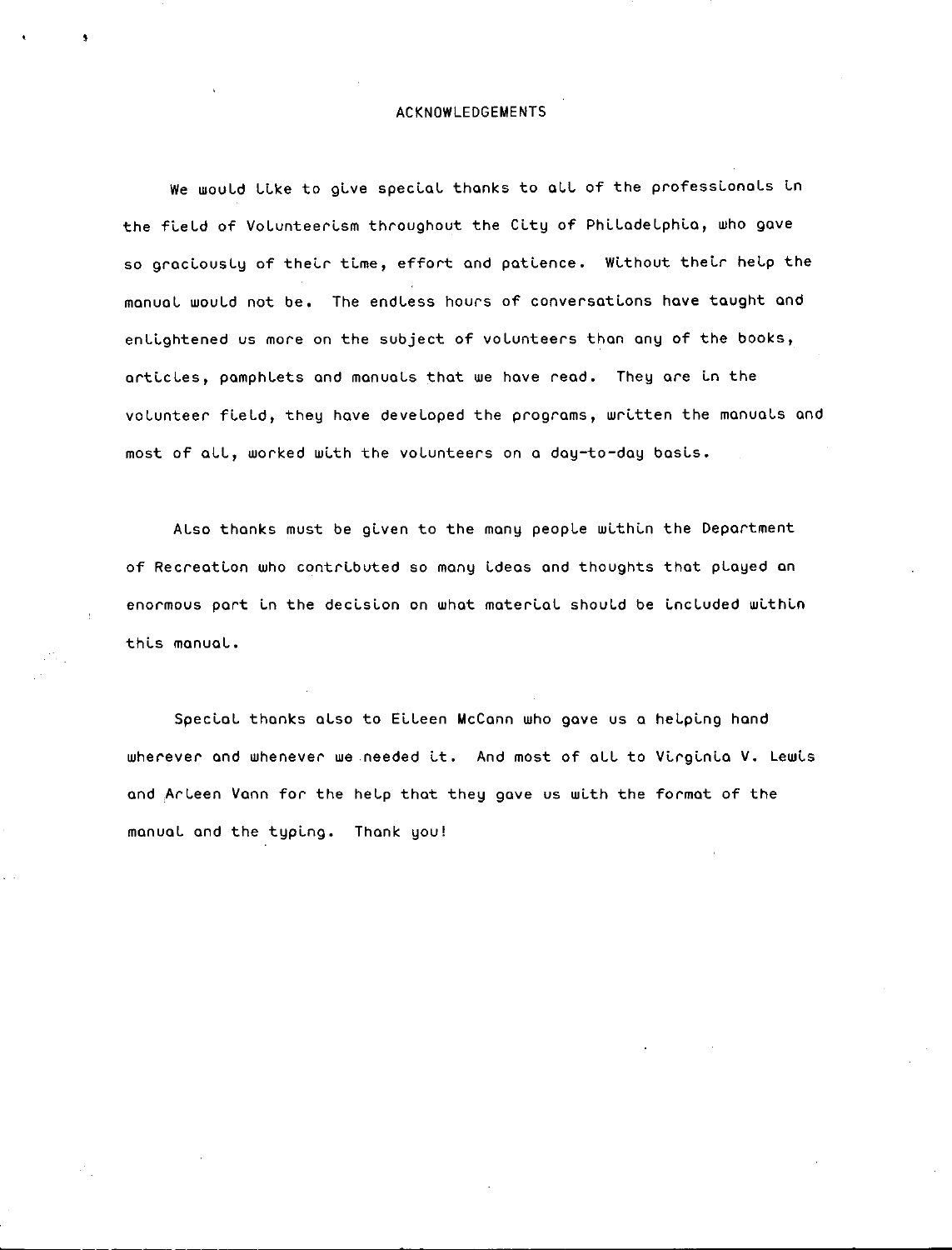## TABLE OF CONTENTS

|                | <u> 1986 - Johann Johnson, markin f</u>           | PAGE           |
|----------------|---------------------------------------------------|----------------|
|                |                                                   |                |
|                |                                                   |                |
|                |                                                   |                |
|                |                                                   |                |
| $\mathbf{L}$   | Definition of a Volunteer                         | 1              |
|                |                                                   | $\overline{2}$ |
| 11.            |                                                   | 3              |
|                | Ten Commandments for Volunteers and Staff Members | 4              |
| 111.           |                                                   | 5              |
| $\mathbf{W}$ . | Interviewing and Selection                        | 8              |
| ٧.             |                                                   | 9              |
| VI.            | Placement and Supervision                         | 12             |
|                |                                                   | 13             |
| VII.           |                                                   | 14             |
| VIII.          |                                                   | 14             |
| 1X.            | Resources, References and Suggested Readings      | 15             |
| x.             |                                                   | 17             |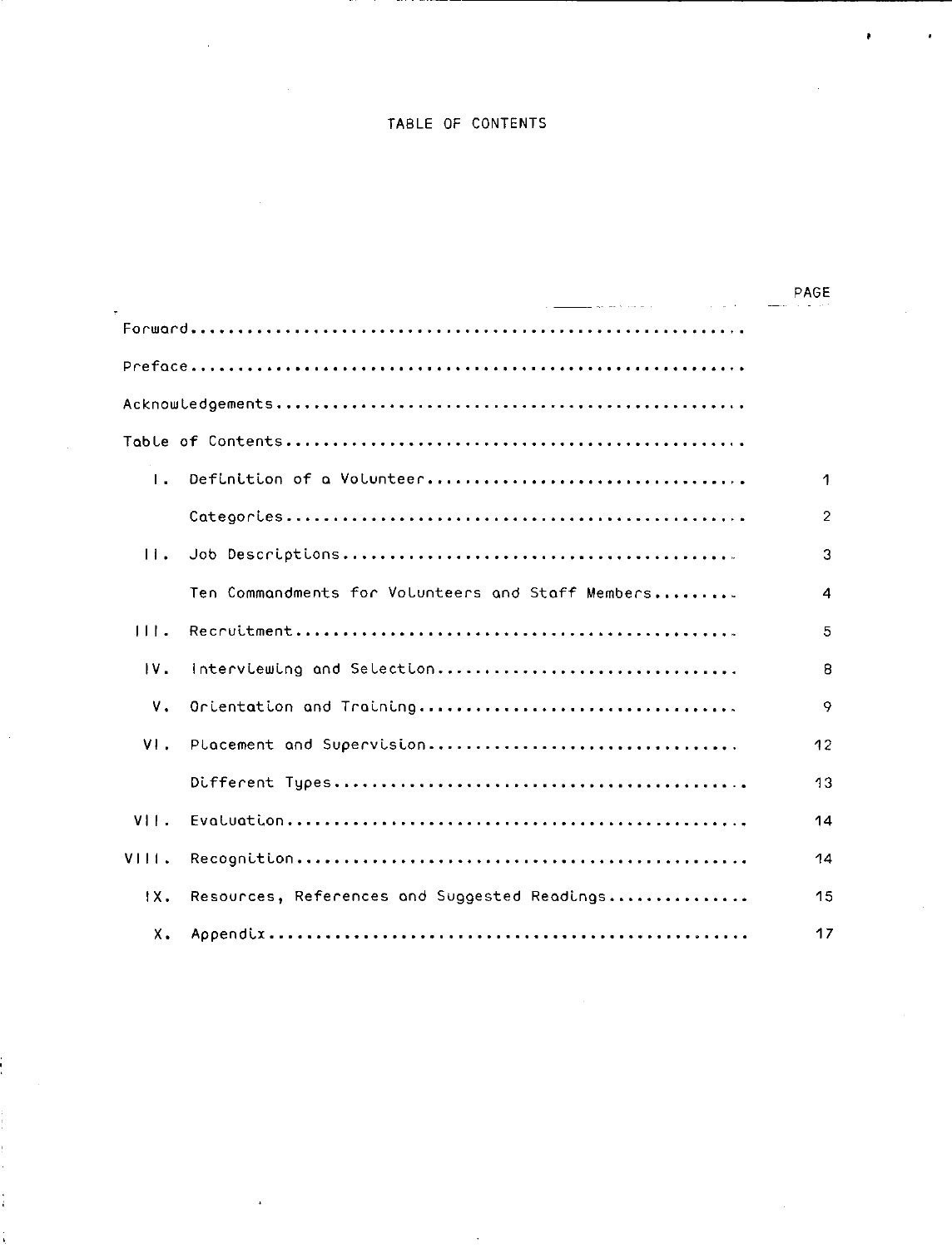#### I DEFINITION OF A VOLUNTEER

#### WHAT IS A VOLUNTEER...

- 1. A Volunteer is a person who, because of a desire and the available time, wishes to offer his/her services to an agency.
- 2. Volunteers are valuable, especially in these days of staff shortages. They provide a depth and extension of service rendered to your participants.
- 3. It takes the same depth of committment to be an effective volunteer as it does to be an effective employee.
- 4. Volunteers are not "FREE"...They call for staff time, particularly in orientation, training and supervision.
- 5. A specific job description should be agreed upon by both the volunteer and staff.
- 6. Volunteers should be given responsibilities and the chance for advancement to more challenging assignments.
- 7. Volunteers have the right to know if they are or are not meeting their responsibilities (job description).
- 8. Volunteers are not mindiess objects to be moved about like chessmen; they do not "belong" to you - they belong to themselves. They do not waive their rights to choice, to consideration, to respect, to sensitive management when they become volunteers. They have the right to be treated as you wish to be treated.
- 9. Volunteers want to work with you, not replace you or your job.
- 10. Volunteer participation is an integral part, not a separate unit, of the total agency function.
- 11. Trust the Volunteer...Confidence in one another is paramount to a successful working relationship.
- 12. Paid and volunteer personnel have the same goal: success of the program.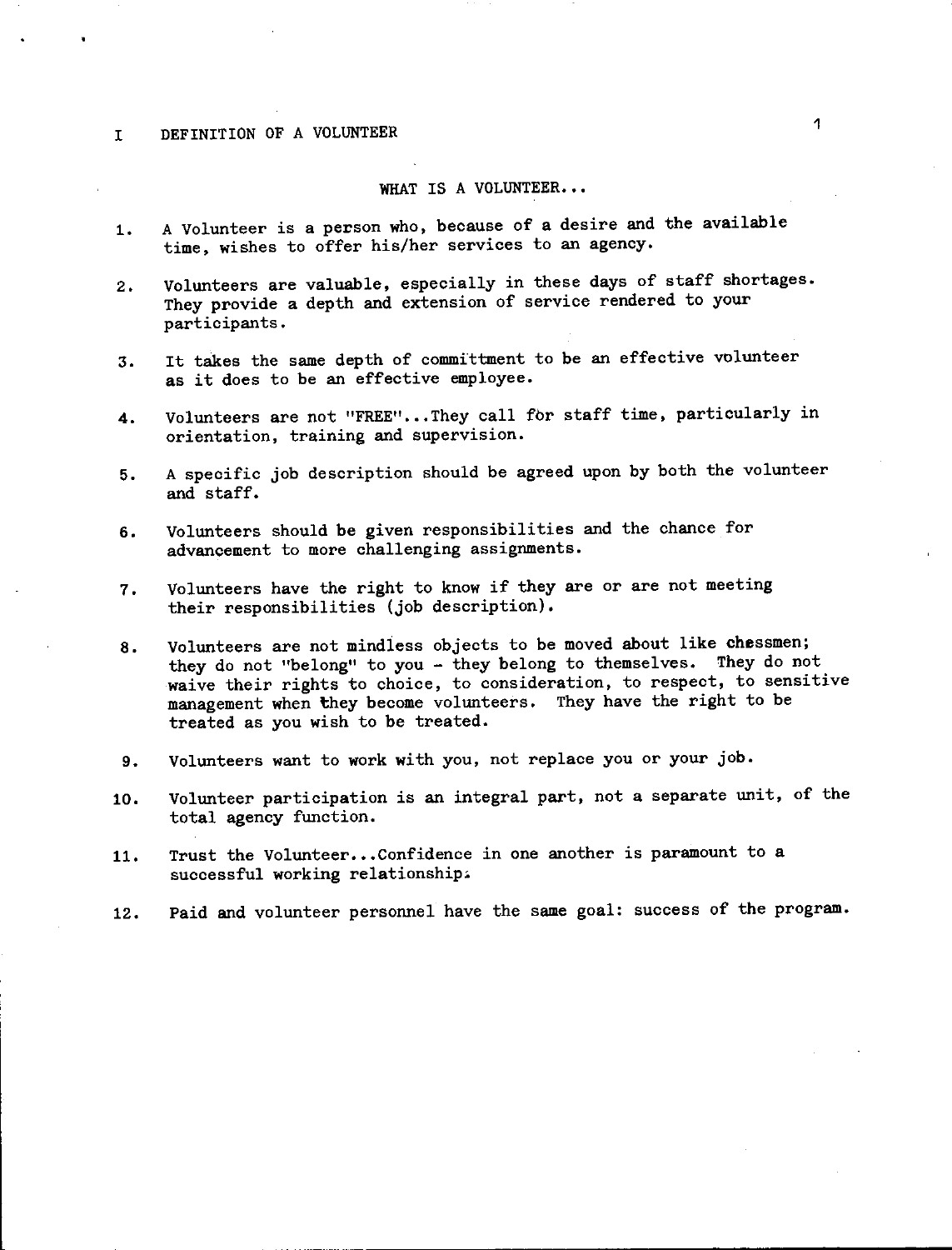# 2 CATEGORIES OF VOLUNTEERS

Growing numbers of Americans today have the time, the energy and the desire to volunteer. This opportunity for meaningful participation serves This opportunity for meaningful participation serves as an outlet for their varied interests which range from cultural and recreational activities to involvement in educational, political and social **concerns.** 

The 197O's have brought to the scene a whole new range of volunteers, augmenting the ranks of the traditional volunteer. People of all ages and varying income and ethnic groups are volunteering for a variety of reasons.

To effectively utilize this reservoir of people power, we must identify and be familiar with the various roles in which the volunteer may function. The following is a listing of 6 broad categories indicating the various roles played by volunteers:

- 1. Direct Service Volunteers provide service through one-to-one or small group relationships. These volunteers give their time to activity tasks such as program services.
- 2. Indirect Volunteers individual does not have personal direct contact with participants; typists, phone, receptionist, etc.
- 3. Administrative Volunteers provide service to plan, implement and evaluate program. The administrative volunteers donate their time to leadership tasks as officers, board members, committee members. They may be elected or appointed, e.g. board chairman, committee chairman.
- 4. Group Volunteers individual is member of "team" or entertainers, staff of a camp, shop, food distributor, park, recreation center, etc.
- 5. Donor individual who provides equipment, supplies, money, tickets, scholarships, etc.
- 6. Fund Raising Volunteers provide the volunteer support to raise the needed funds to maintain the operation and programming of the organization to which the volunteer is aligned.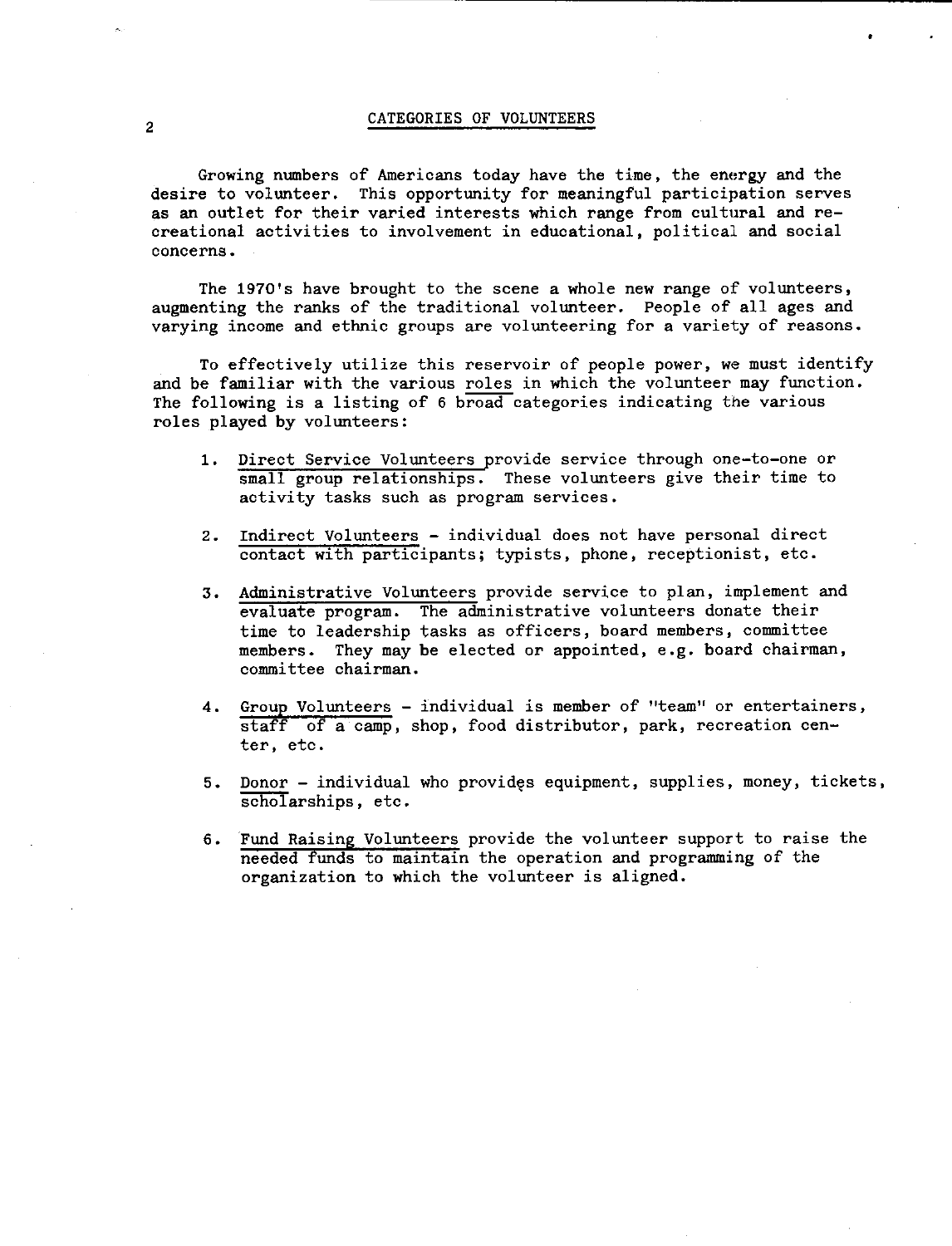# II. JOB DESCRIPTION <sup>3</sup>

Volunteer Roles and Job Descriptions

Some time should be taken to consider the volunteer positions in detail. The first step is to briefly outline what positions the volunteers can and will fill. These should be evaluated to see that they meet the corresponding objectives. For every position or role that is to *be* .filled you should be sure to develop a job description. This is a detailed definition of the volunteers duties and responsibilities. It outlines what the organization or group can expect from the volunteer and what the volunteer can expect from the organization or group. The composition of a job description ensures that all aspects of the volunteer position have been carefully explored, planned and approved. Furthermore, it will prove useful for recruiting and interviewing purposes in that it included a clear description of the job requirements and the qualifications of the person who is to do it. It is also a foundation for training, supervising and evaluating the new volunteer. The job description should include:

\*Job title (important - lends dignity to **a** job) \*Time requirements (on the job, duration) \*Reimbursement requirements? (also meals?) \*Supervisor (Connector) \*Purpose of the job **and** its relationship to the overall program (perhaps

outline the specific objective of the volunteer work--makes it more tangible and also gives identity within the program)

\*Duties and responsibilities (list duties involved and personal characteristics expected, i.e., confidentiality)

\*Basic requirements (list skills, mobility, training experience etc. needed for performance of the job where applicable)

\*Orientation procedure (how orientation will take place)

\*Training (on the job training?)

Remember that the job description in may ways acts as the agreement or "contract" between the volunteer and the organization or group. In that sense, it protects the volunteer's rights as well as gives the organization or group a basis for approaching a volunteer who is not living up to his/her responsibilities. It is in the interest of both, then, that the job description be explicit as possible. It is important that it be open to change, however. You may want to develop your job description with your volunteer or reconstruct it with them at different intervals. So while making your job description explicit be sure both you and your volunteer periodically evaluate its need for change. See APPENDIX C for a list of the rights and responsibilities of a volunteer. You may or may not want to include them in your job descriptions.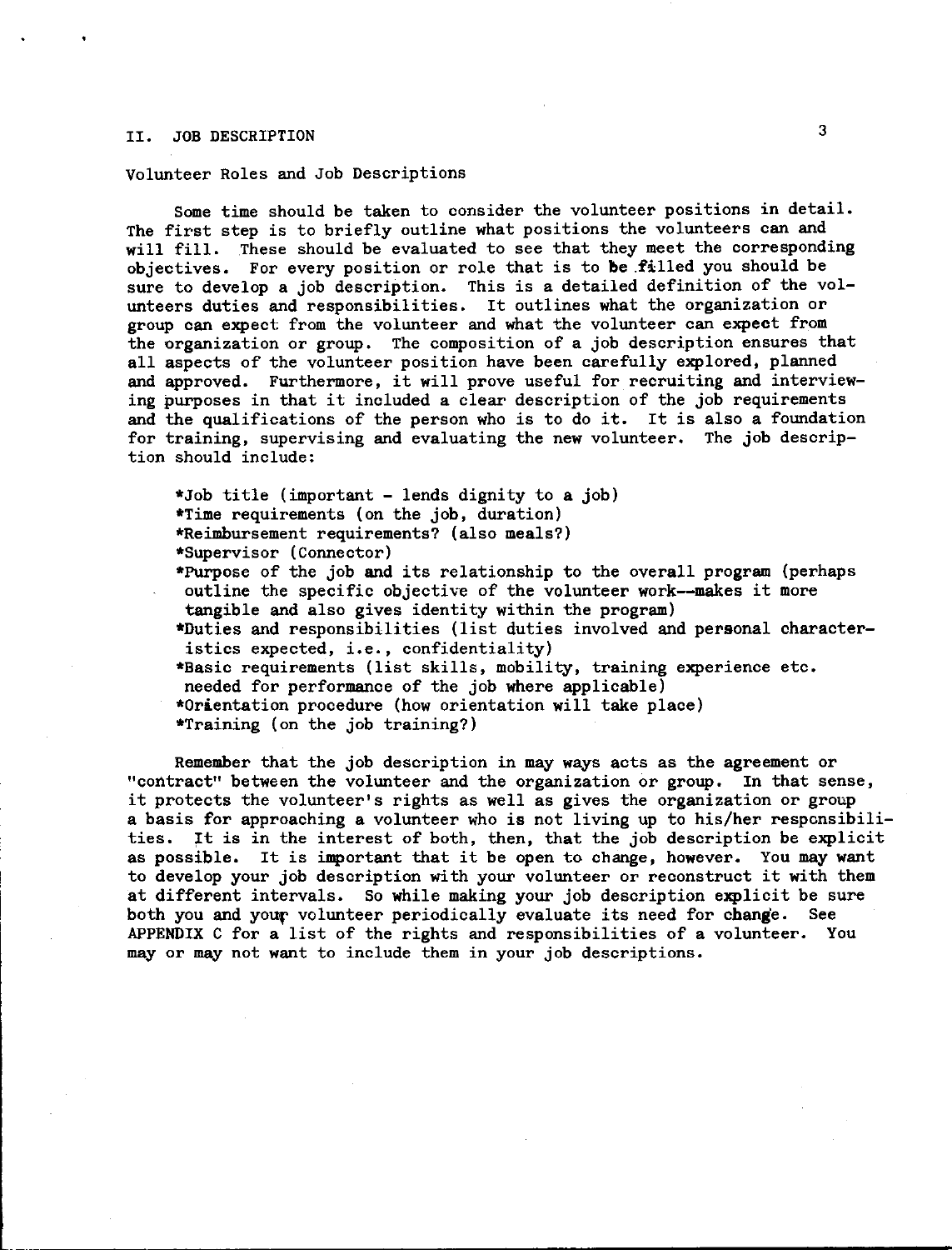- FOR STAFF
- 1. Do not describe the job as it is not. Don't minimize the time or ability it takes.
- 2. Offer well-planned programs of training and supervision.
- 3. Concern yourself with the volunteer as a person, not an object.
- 4. Expect basic ability and re- 4. Serve with faithfulness and liability and then build on them, sharing understanding. Teach volunteers the "jargon of the trade". They should be able 5. to communicate in the same "language" as the professionals.
- 5. Be ready to place when you recruit.
- 6. Give the volunteer a significant 7. task. Don't equate volunteers with untrained persons.
- 7. Inform the volunteer. Make him/her **an** insider too.
- 8. Evaluate with the volunteer.
- 9. Trust the volunteer. If your expectancy and faith are high, so will be his response.
- 10. Give proper recognition.

### FOR VOLUNTEERS

- 1. Understand the job you undertake to do.
- 2. Accept training appreciatively, and contribute your knowledge and experience.
- 3. Match your interest to the needs about you and therefore to the job.
- continuity, listen for and report new insights about your work.
- Discover its meaning to the total program of which it is a part.
- 6. Open yourself to opportunities for growth  $-$  in skills, sympathy, self-confidence, and responsibility.
- Value your special two-way role as community inLerpreter.
- 8. Contribute to supervision **py** selfevaluation and a willingness to ask.
- 9. Give loyalty to your institution, its staff, and its program.
- 10. Take pride in the volunteer's career. It pays handsomely in treasures of the spirit.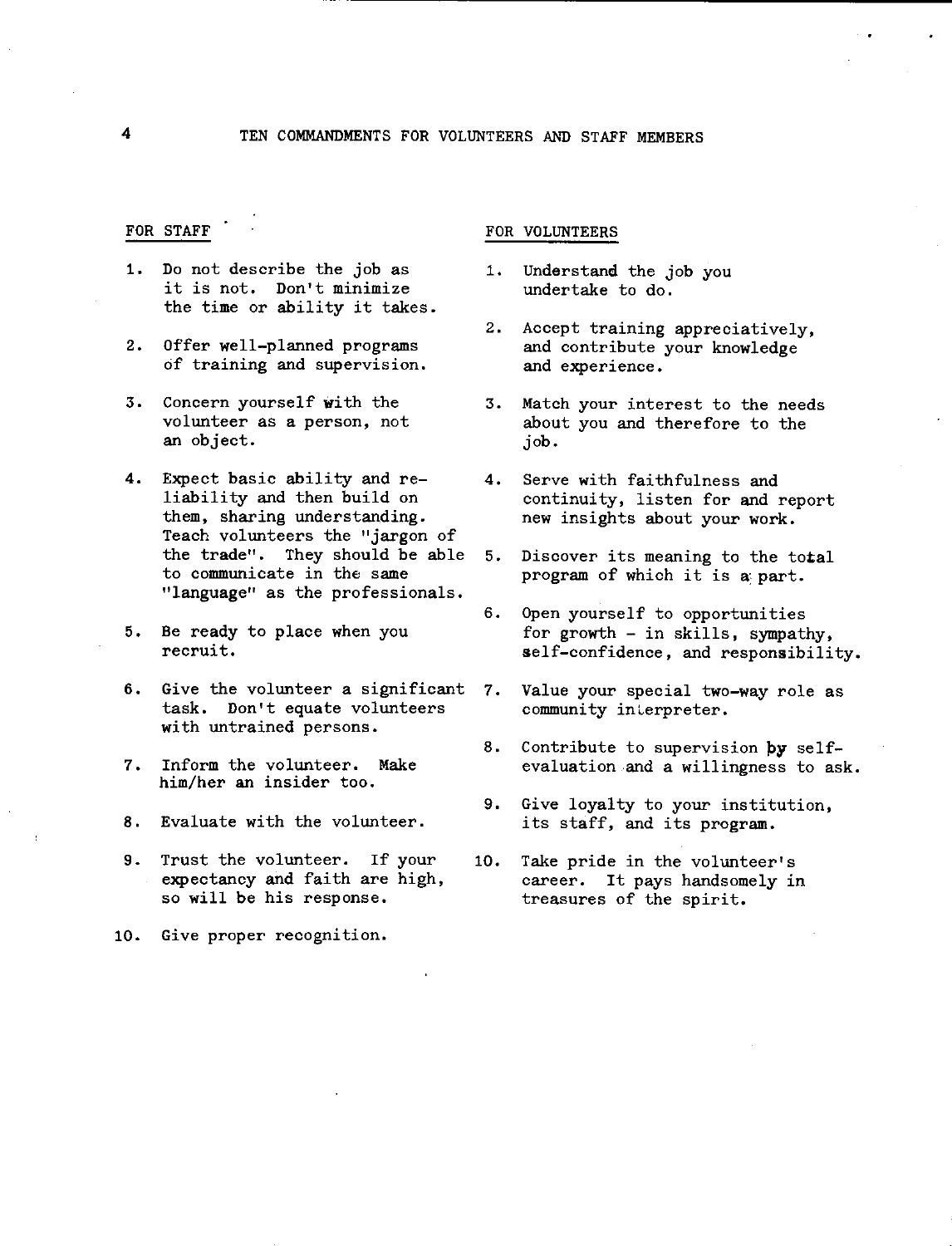There are no easy "short-cut", "no-sweat", sure-fire ways to recrui volunteers, and NEED is not enough. The keys to successful recruitment **are:** 

- 1. having a well-organized, attractively presented, growthoriented volunteer program for which to recruit; and,
- 2. to be daring, imaginative and constant in recruitment efforts.

Preliminaries to be worked out in advance of sending out a call for volunteers include:

- 1. Clear definitions of projected roles of volunteers in relation to the goals of recreation programs.
	- a. Whom does program seek to help?
	- b. What needs does it try to meet?
	- c. How will it try to meet them?
- 2. Understand **why** a volunteer is being sought rather than professional staff.
- 3. Job Descriptions should be designed to make assignments clear but should not be so confining as to jeopardize individual initiative.
- 4. Make adequate preparation for handling responses to recruitment drive -- be certain that interviewers have been trained to answer questipns and assist new volunteers.
- 5. Be aware of and respect a variety of documented Motivation factors which include altruism and self-interest:

reaching out to people in need trying to solve a problem of society doing something for a cause serve as advocate to advance cause of others

In own interest (consciously or unconsciously) the volunteer may hope to:

| learn to grow                    | use skills                                          |
|----------------------------------|-----------------------------------------------------|
| make new friends                 | test out career possibilities                       |
|                                  | belong to a group-team come to terms with his (her) |
| develop new interests conscience |                                                     |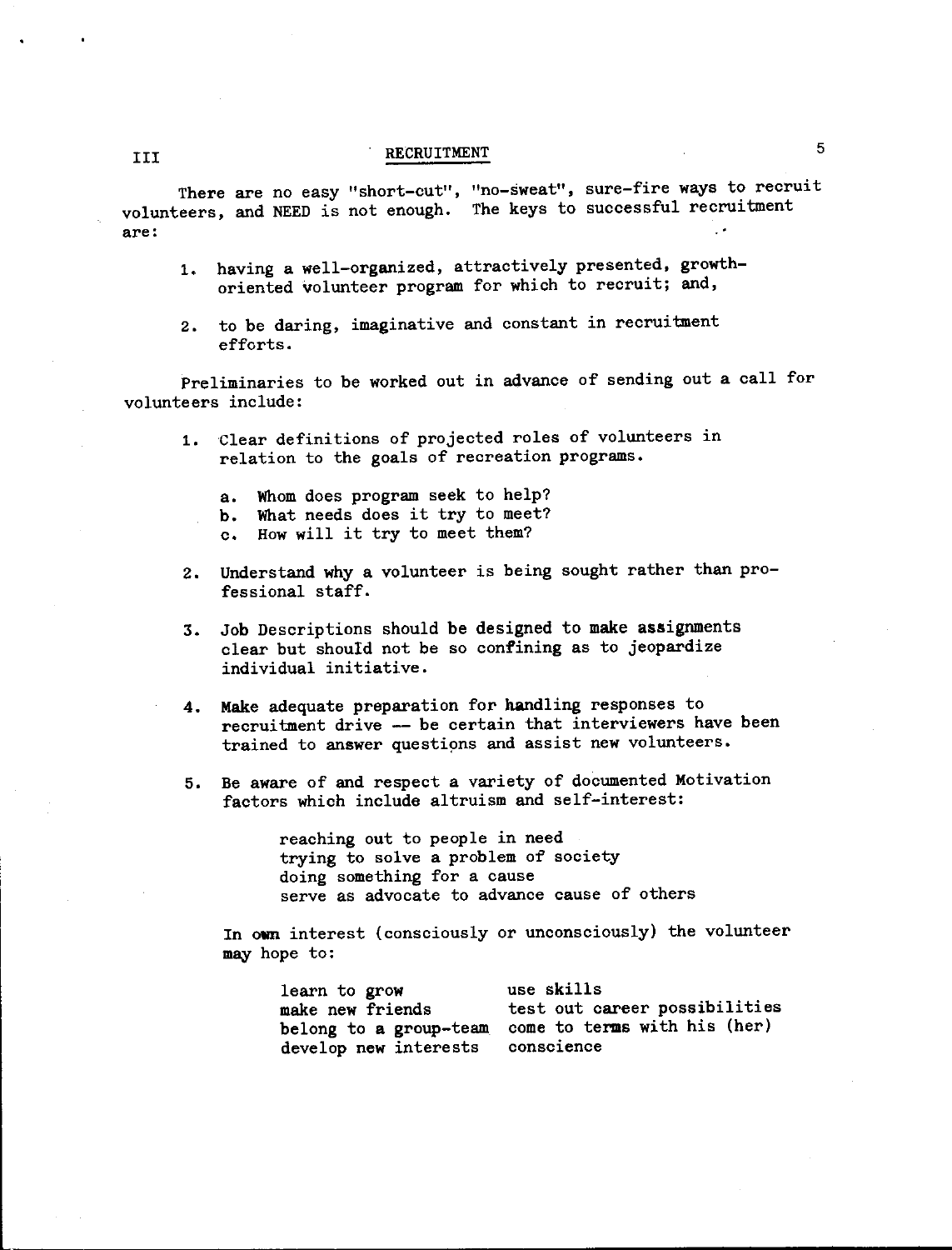There are three general categories of recruitment. They are not mutually exclusive, nor is one "better" than the others. The utilization of all three, with the willingness to take risks and learn from successes and failures, yields the best results. The three categories are:

- I. Direct Recruitment: personal contact between recruiter and prospective volunteers; i.e.: as speaker to a group, or in one-to-one discussion with an individua
- II. Indirect Recruitment: the distribution of printed materials; the use of newspaper ads; public service announcements via electronic media; posters, etc.
- III. Delegated Recruitment: the responsibility for recruiting is undertaken by another group, i.e.: volunteer bureau/voluntary action center, auxiliary, fraternal organization, religious group, service club, etc.

Sometimes an organization of persons in **a** particular profession, or who have **a** specialized skill can be utilized to fill a finite need. In addition, a particular club or group may take on **a** project utilizing all its members as volunteers.

#### Methods of Recruiting

A California state study of volunteer recruiting methods shnwed these:to be the **most** popular recruiting methods:

| word of mouth, personal contact 87% |     | newspapers       | 45% |
|-------------------------------------|-----|------------------|-----|
| $radio - T.V.$                      | 36% | former staff     | 4%  |
| colleges, universities              | 9%  | public speaking  | 68% |
| direct mail-outs, brochure,         |     | volunteer bureau | 35% |
| letter                              | 48% |                  |     |

Many of these are used together. For example: while a future volunteer may hear about your agency through word of mouth, they may also see an ad on television or in the newspaper.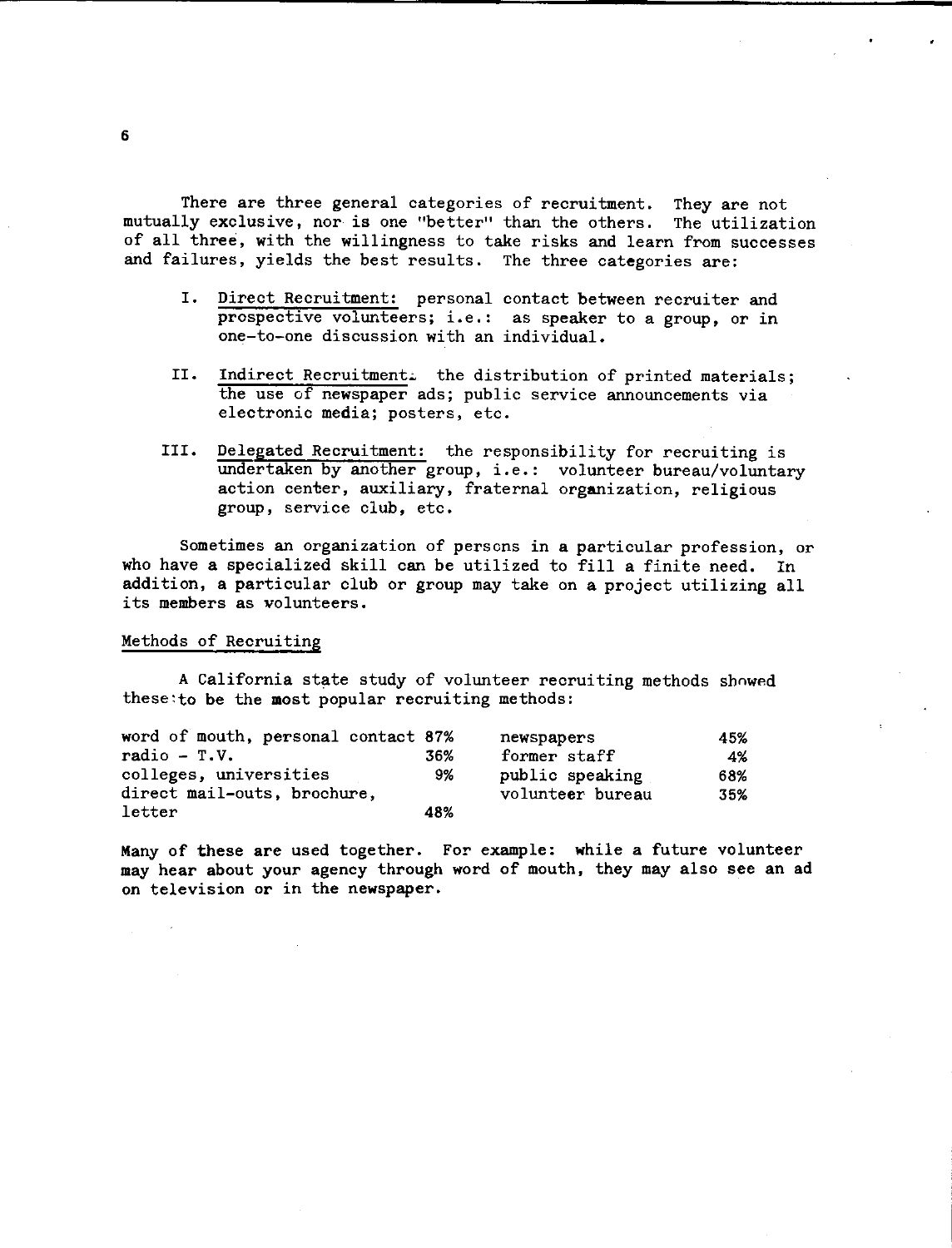In asking for volunteer assistance, it is well to bear in mind the following realities:

- 1. Volunteers can usually only work part time as they may be holding full or part time jobs.
- 2. They work only because they want to.

 $\sum_{i=1}^n \sum_{i=1}^n \sum_{j=1}^n \sum_{j=1}^n \sum_{j=1}^n \sum_{j=1}^n \sum_{j=1}^n \sum_{j=1}^n \sum_{j=1}^n \sum_{j=1}^n \sum_{j=1}^n \sum_{j=1}^n \sum_{j=1}^n \sum_{j=1}^n \sum_{j=1}^n \sum_{j=1}^n \sum_{j=1}^n \sum_{j=1}^n \sum_{j=1}^n \sum_{j=1}^n \sum_{j=1}^n \sum_{j=1}^n \sum_{j=1}^n \sum_{j=1}^n \sum_{j$ 

- 3. Their private reasons for doing volunteer work may affect their choice of jobs and their performance of the job.
- 4. Since they do not receive any pay, they need other kinds of compensation and attention.
- 5. Volunteers cost an agency time in staff training and supervision in order to keep them (the volunteer) useful and happy. In some cases an agency might have to spend additional money for staff to supervise volunteers.
- 6. Suggestions from volunteers on agency policies can sometimes improve the program or services as they see things with a "fresh eye".
- 7. Volunteers do not compete with or fill the place of paid staff but complement and augment staff. At the same time, if a job requires full-time, consistent day-in and day-out work, get a salaried staff person.
- **8.** Volunteers often are thought to be undependable. A Department of Labor study showed that absenteeism runs **no** higher in volunteer workers than in unmotivated paid workers. The answer is - run a good volunteer'program, keep the volunteer's interest high - overwork rather than underuse and the volunteers will be dependable.
- 9. Volunteers can add an infinite number and variety of skills to programs. They are as heterogeneous as our varied population, all ages, races, socio-economic levels, professionals of all kinds.

See Appendix D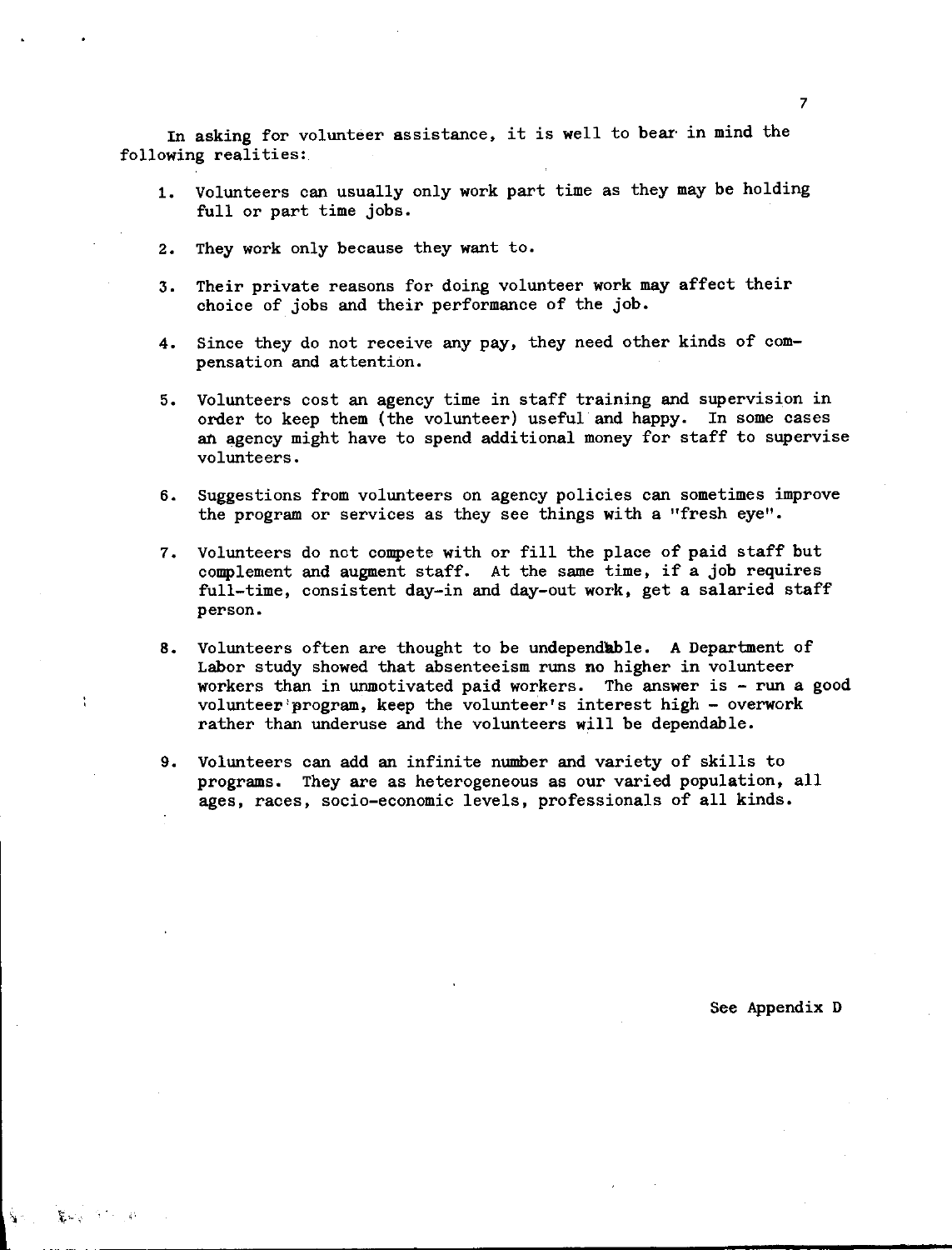#### IV. INTERVIEWING AND SELECTION

#### Interviewing

Why have an interview? Surely if someone is volunteering their services they should be allowed to give their services freely without having to be "cross-examined". Why, then, all this **red** tape? There are a number of reasons.

- 1. The interviewer wants to learn as much as possible about the person's skills, aptitudes and interests.
- 2. The interviewee wants to know specifics of a particular job or what other volunteer opportunities are available for his/her qualifications and which will meet the personal goals of the individual.

This kind of exchange puts him/her more readily in a position to choose a job they would like to try. Interviewing and other aspects of the selection and placement process are vital for the volunteer's future satisfaction at his/her work since the volunteer's enjoyment is largely dependent on the suitability of the job. There are, of course, some volunteer jobs that almost anyone can do and therefore require no greatly detailed screening process. The interview, in any case, is an excellent way to meet and welcome a volunteer.

A comfortable meeting place will help to make each person feel at ease. It is so important to be honest and yet not destroy confidence or enthusiasm, A little diplomacy will go a long way.

It is well to repeat the specific purposes of this meeting - carefully review the Job Description so that the exact duties and expectations are clear.

If an Application form has been filled out, it will provide leads to draw out further information concerning skills, attitudes, experience and interests. Using "open" questions will help provide a good two way conversation that should tell the essentials.

8

See Appendix E

I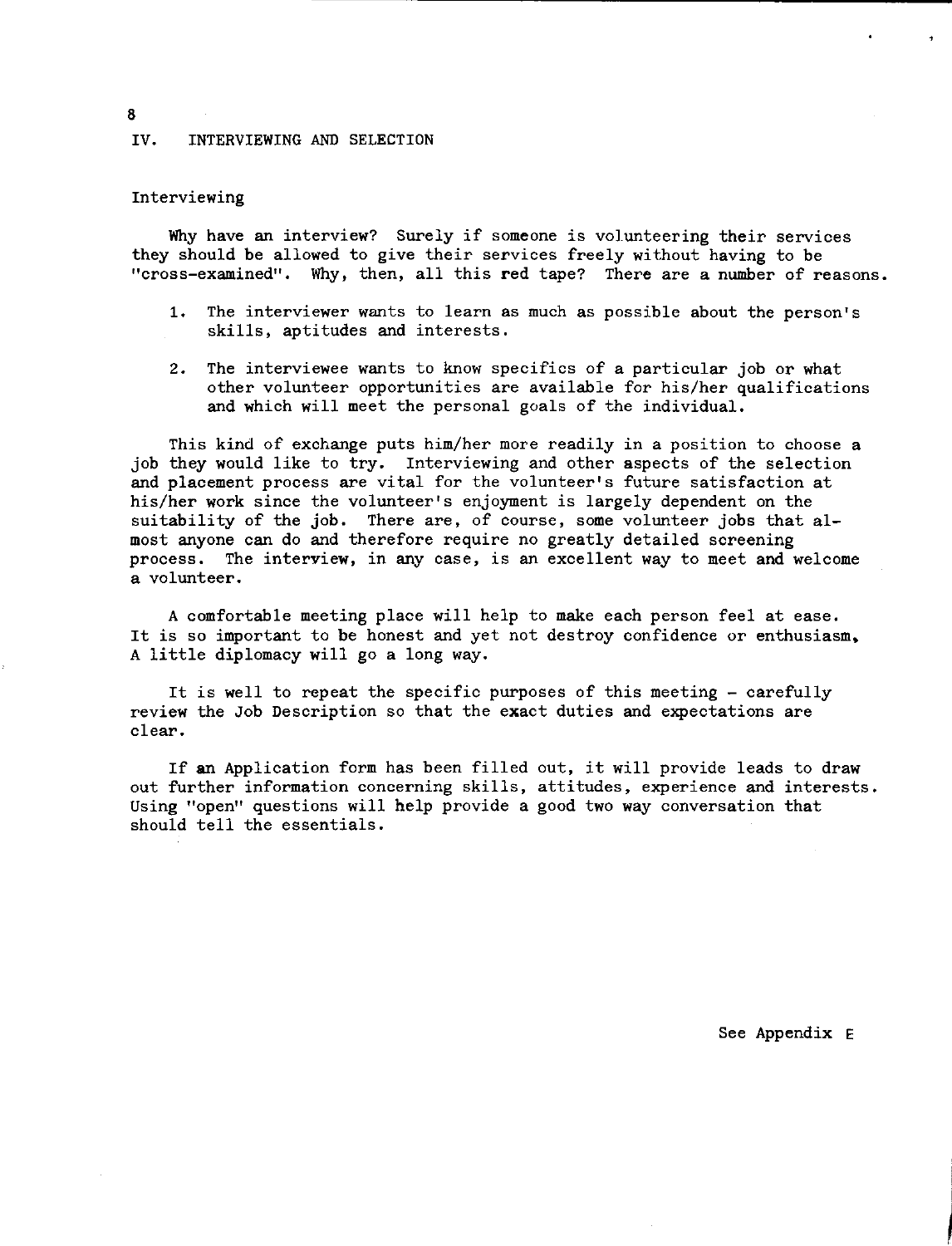### V CONSERVATION AND TRAINING

9

#### ORIENTATION

The moment you have placed a volunteer in one of the volunteer jobs offered by your organization, orientation begins. Let's look at several basic ways orientation can take place:

1. The volunteers should be filled in on practical details, such as where parking is available, where they can leave their coats, etc.

The volunteer can be provided with assorted background literature about your organization or group. A good sense of an organization's history and purpose helps the 'volunteer see the purpose and place of what she/he is doing. The literature will also familiarize the volunteer with the basic workings of the 01•ganization or group. Some ingredients of **a** good orientation checklist: Goals, future plans, other departments and programs, methods we use, relationship to other agencies.

- 2. Meeting the staff workers and other volunteers with whom the **new** volunteers will be working is equally important (also board representatives), Each person should be casually introduced with a brief explanation of what they are responsible for. Some time perhaps should be allowed for the volunteer just to watch the workings of the organization and familiarize themselves with it.
- 3. The volunteer should be introduced to **their** supervisor who, in tum,, should, take some time to get to know the volunteer. The job supervisor should **again** outline the job description and answer any further questions the volunteer has about it (you might want to have the job supervisor and the volunteer re-draw the job description together after the volunteer has been working for a while). The job supervisor should also show the volunteer where she/he will be• working, and all materials are available.
- **4.** The timing and content of future training the volunteer will receive (if it is known) should also be clearly outlined at this point, so that the volunteer will have a clear idea of what to look forward to. Of course, as mentioned before, training is not always applicable to every job.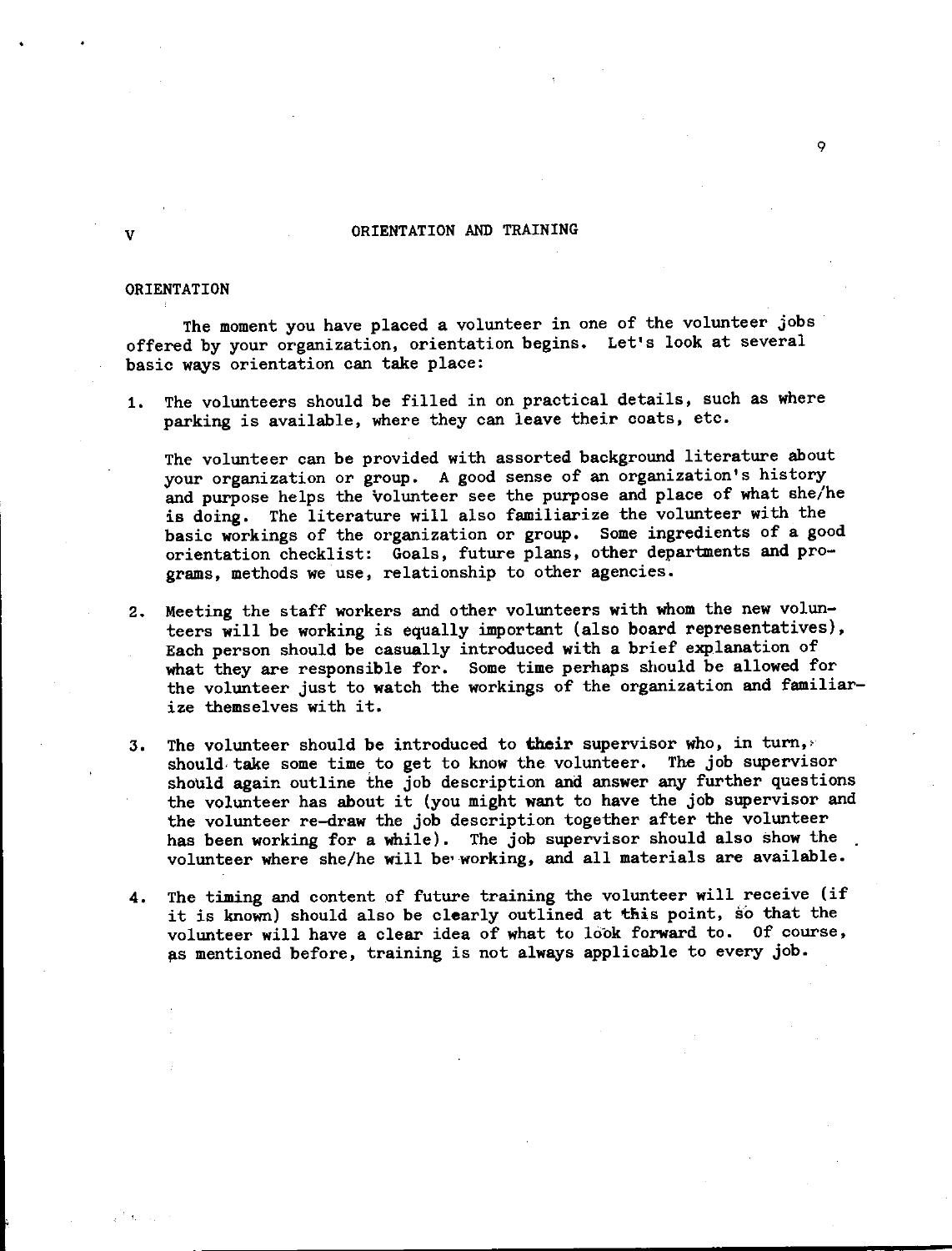#### TRAINING

The distinction between orientation and training is often quite fine. Ongoing one-to-one training begins with orientation and continues indefinitely. In most jobs the volunteer will be continually facing new situations and new problems and will thus have new questions to ask his/her supervisor or the director of volunteers. This type of informal question **and answer**  type training occurs with or without formalized training (it should not be taken for granted, however),

On the other hand, if you feel there are some needed basic skills that are not provided through simple orientation, you may want to provide some formalized training for your volunteers, It might be mentioned here that not all volunteers will react postively to the idea of training. For those who are not sure of their skills and are promised training to develop them, training is a welcome idea. You may, however, find that some volunteers regard training as a lack of confidence, on the part of the organization or group, in the volunteer's abilities. After all, the volunteers are giving their services free! Why all the fuss? It is for this reason that training must be handled with sensitivity. It must be clear that training is not **a** sign of lack of confidence, and as much effort as possible should be made to involve volunteers in deciding what training is needed and what methods will be used. There should be an understanding by all (staff and volunteers) then, of what merits training will bring.

There are **a,number** of things to consider in planning for a training session:

- 1. First of all, the skills that the volunteers need to practice and develop should be clearly identified by the.volunteers (those who are already familiar with the organization) and you. It will be the.goal or purpose of your training session(s) to refine **these** skills (you may want to focus on only one or two skills per training session).
- 2. The resource people for these sessions could be people within your organization or group, one or several of your volunteers, yourself or people from outside who have experience and knowledge to share about the skills you want to develop. Consider all possibilities. Those who lead the training session should **have** some ability for making people feel comfortable and open. Your trainees may not be used to this type of group learning situation.
- 3, Identify the characteristics of those who will be taking part in the session (i.e., age, experience, number, possible expectations, etc,) Geeting some idea of who will be taking part will help you as you decide which training methods will be most effective.
- 4, The next step of course is to identify the training methods you will use to accomplish your goals. Apart from fitting in with your overall goals, the specific purpose or desired result of each training ingredient should also be identified. Try to use methods which encourage

#### 10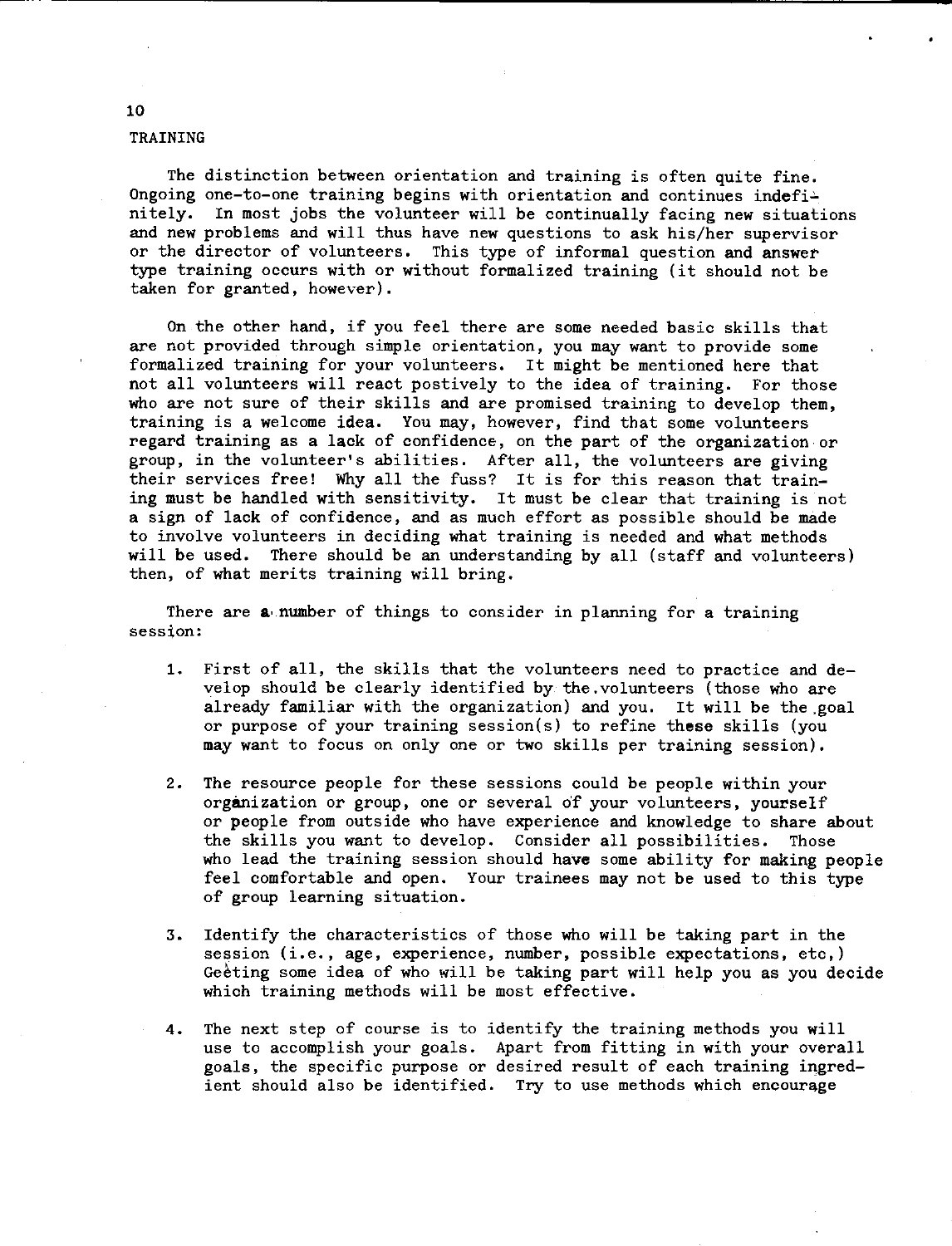participation and active feedback, and which are experiential in nature fand fun). Don't give an hour-long lecture--you want variety and action. Once you have chosen your methods they need to be arranged in some logical sequence within a certain time framework (we will look at the methods and time framework in more detail in the Actual Planning section).

1. Different Types of Training.

i aka SMarin

- a. Pre-job Training, (small groups: 3-6 volunteers): Staff and experienced volunteers conduct short sessions on the technical aspects of a specific assignment. TOOLS: handbooks, films/slides, observation, demonstration, lectures.
- b. On-the-job Training, (one-to-one): Techniques: "trial run", role-play, skills workshop.
- c. Continuing Education: Resources: seminars, workshops; formalized classes, (adult education, university extension); management training. ·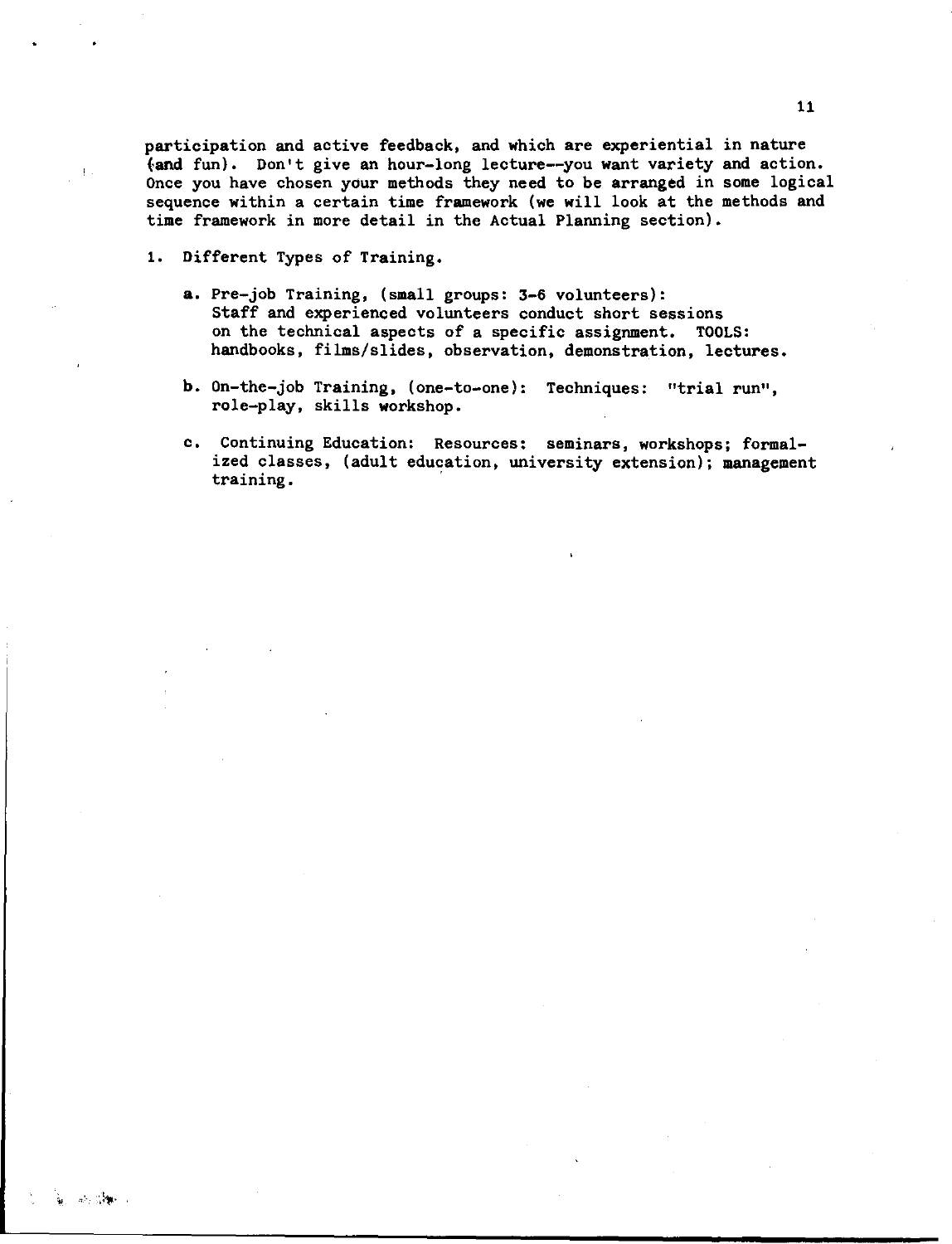#### VI. PLACEMENT AND SUPERVISION

A volunteer should be given assistance in choosing an activity suitable to his or her goals and needs, and compatible with his or her skills and interests. Motives such as the desire to work as part of a team, reestablish old skills, develop new interests or test career possibilities, are just as valid as the motives of sharing oneself or advancing a favorite cause. The accomplishment of a meaningful agency or organization task must be the overriding objective in volunteer placement.

The organization or agency should secure a meaningful time commitment from its volunteers: a contract could be used to reflect this commitment specifically in terms of length of service and regular work schedule.

Placement, on a trial basis, provides both the staff and the volunteer an opportunity to determine how appropriate the volunteer is for his/her position. When the trial period is completed it is very easy to expand time and responsibility.

MISTAKES(!):

- a. Underplacement, (most common):
	-
	- 1. In terms of numbers: (i.e., 10 people to do a 3-person job).<br>2. In terms of capabilities: (i.e., a graduate counselor doing In terms of capabilities: (i.e., a graduate counselor doing filing).

b. Overplacement:

1. Assigning jobs which exceed the knowledge and/or experience of  $\cdot$  the volunteer.

"HOW DO I DEAL WITH SUPERVISION OF VOLUNTEERS?"

While untrained volunteers **may** require more supervision than more experienced staff, it is a sound investment of time. For little more than the cost of supervisory time, **a** lot of help will be received, and local citizens will be directly involved in the process. Adequate supervision also allows each volunteer to **grow** individually while minimizing the risk of accidents.

Supervisors need to be briefed regarding their special role in the volunteer program. They need to be clear on their own task/program responsibilities in order to take part in the decisions that surround the designation of volunteer positions. Only then can specific volunteers be assigned to **a**  supervisor. The line of authority between the volunteer and supervisor should be clearly stated, preferably in writing, to avoid any potential misunderstanding later. Care should also be taken to insure that each volunteer is given an assignment that is worthwhile and not just **"make** work".

Supervision should include some system of organized feedback for volunteers. The progress of each volunteer should be reviewed periodically. Individual growth should be encouraged by providing increasingly responsible and challenging assignments as appropriate. Keep good records of job assignments, time worked

12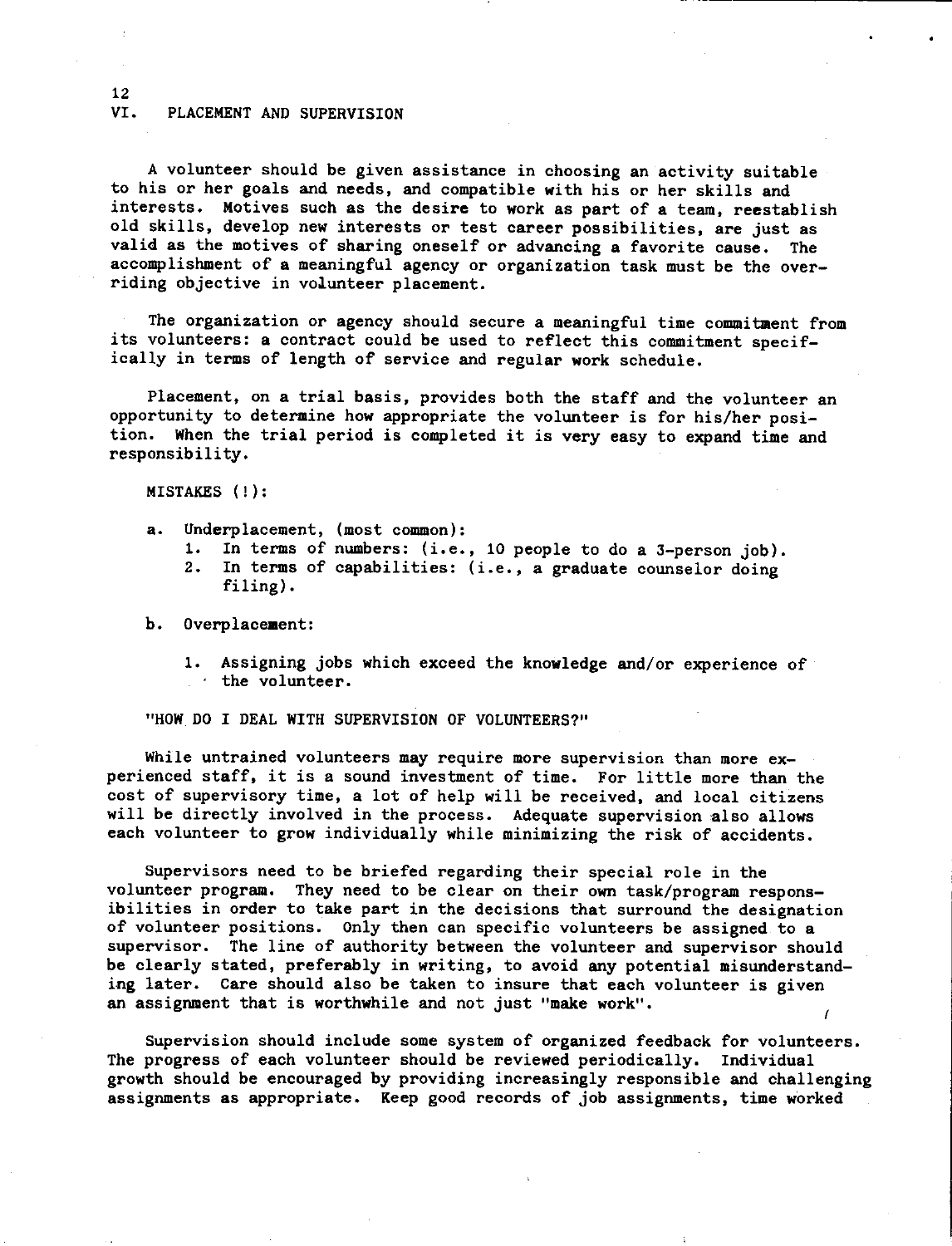and special training, and preparing written recommendations/commendations may mean more work for the supervisor. That extra effort, however, does much to increase the value of the work experience for the volunteer.

- A. Ongoing direct supervision is important in order to:
	- 1. Assure the full utilization of the volunteers' skills **and**  energy to the advantage of the agency;
	- 2. Allow the volunteer to grow and develop through his/her activities;
	- 3. Maximize the benefit and satisfaction to the volunteer from his/her work experience; and
	- 4. Provide a forum for discussing problems and giving appraisal, evaluation and appreciation.
- B. There may be times when it becomes necessary for the agency to terminate a volunteer.
	- 1. It is vital that this be done with minimal criticism to the volunteer. The supervisory and evaluation process may provide a means of helping the volunteer see why he/she should leave.
	- 2. If possible, alternative voluntary positions should be offered to the volunteer.
	- 3. When possible, the original job assignment should include the date when the assignment will end.
- C. Agencies need to be especially careful if they are placing volunteers under the supervision of part-time staff, or under those less experienced in supervision. Training of staff to be supervisors is often as important as training volunteers.

فوقت الدائد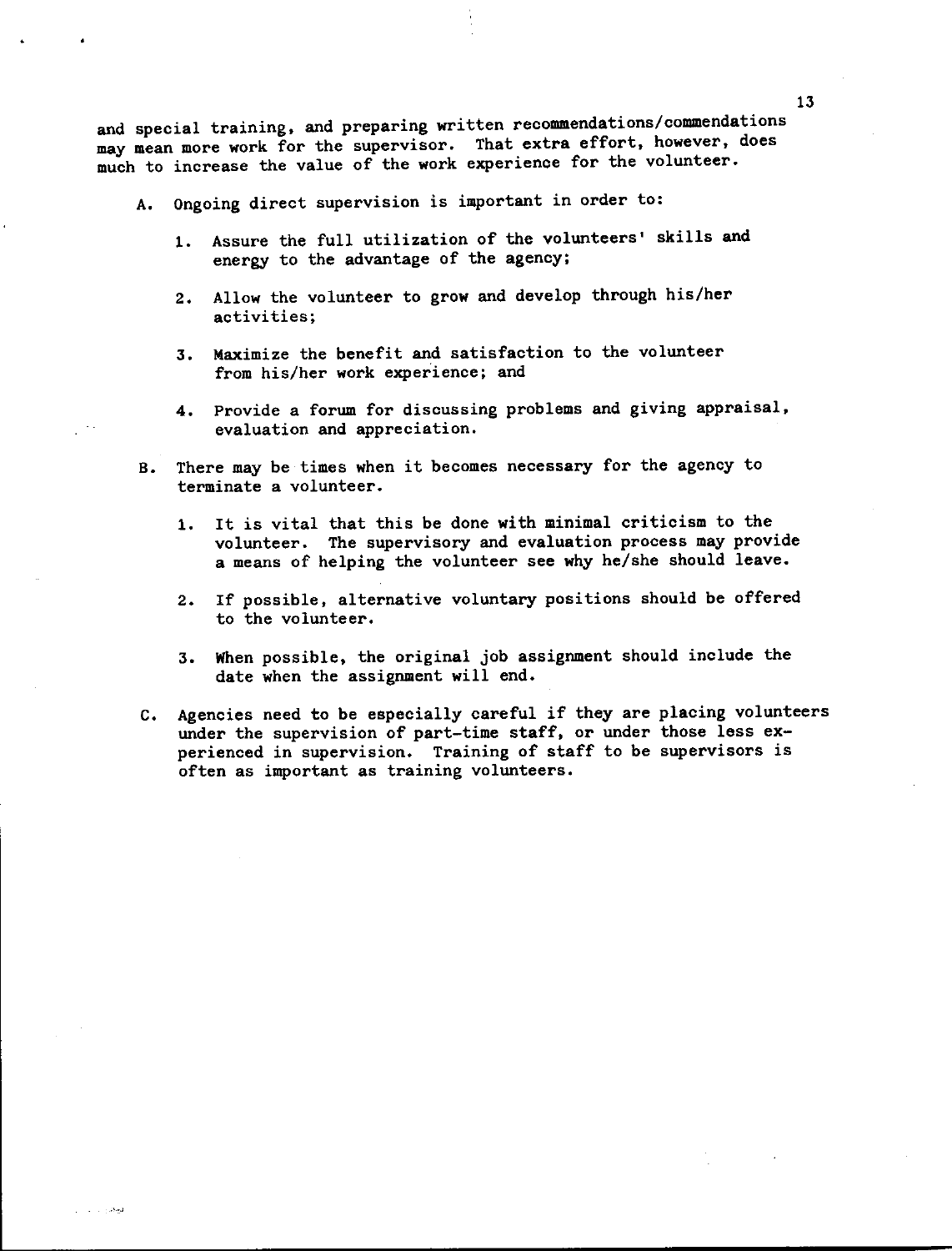VII. EVALUATION

Line staff, (person to whom the volunteer is assigned) are most often responsible for evaluation procedures. The particular job and progam usuall will determine the frequency and method of the performance review. Supervisors will arrange appropriate systems.

SAMPLE EVALUATION FORM:

I. EVALUATION - Comments and Impression

l. Orientation

2. Program Assignments

3. Communications and Relationship with Staff

4. General Comments

#### VIII. RECOGNITION

Call it what you will, it is that something that makes you smile inside, or even outside, and feel warm around your heart.

In the Delaware Valley there are almost as many kinds of recognition (reward) of volunteers as there are agencies - and equal numbers of opinions, if one asks. It is one of the human truths that each of us needs to be needed, so, surely, is recognition. The form and shape and method are probably less important, but recognize we shall by the very acceptance of each volunteer to fill each need. And full credit to staff must always form a large part of recognizing the volunteer.

For different suggestions on how you might recognize and show appreciation for your volunteers, please refer to Appendix F.

14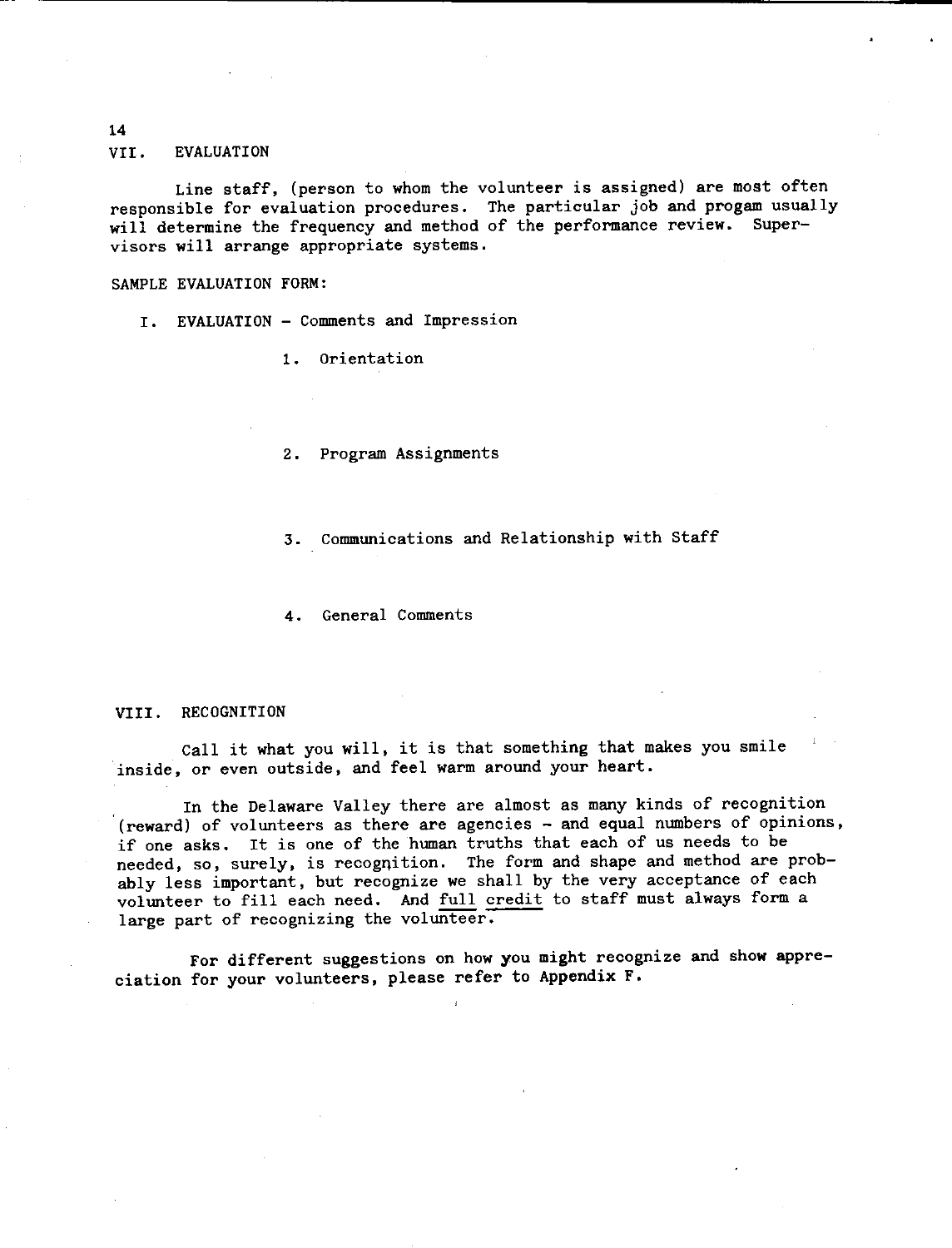# IX. RESOURCES, REFERENCES ANQ SUGGESTED READINGS

#### **Resources:**

Ruth Cohen, Director of Volunteer Services Association for Jewish Children PhLLadeLphLa GeneraL OffLce 1301 Spencer Street PhLLadeLphLa, PA 549-9000

Kerry DLbbLe, DLrector of VoLunteer ServLces Magee Memorial Hospital 1513 Race Street Philadelphia, PA 864-7140

Susan J. Ellis, Director of Energize A training and consulting firm specializing in volunteerism. 5450 Wissahickon Avenue<br>Philadelphia, PA 438–8342 Philadelphia, PA

Mary FLock, DLrector of VoLunteers Catholic Social Services ArchdLocese of PhLLadeLphLa 222 N. 17th Street Philadelphia, PA 587-3971

Jacob Haber University of Delaware (Wilcastle) WLLmLngton, OE

Littian Noren, Director of Volunteer Services Graduate HospLtaL 19th & Lombard Streets PhLLadeLphLa, PA 893-2279

VLvLan Norton Volunteer Action Council of Philadelphia t7 BenjamLn FrankLLn Parkway Philadelphia, PA 568-6360

Lester Sacks, Coordiantor of Volunteer Program City of Philadelphia Volunteer Programs 510 MunLcLpaL ServLces BuLLdLng Philadelphia, PA 19107 MU 6-2848

United States Government Department of Interior, Heritage, Conservation and Recreation Services Northeast RegLonaL OffLce 600 Arch Street Philadelphia, PA 597-7992

Voluntary Action Center of New York City Mayor's Office for Volunteers 250 Broadway Room 1407 New York, NY 10007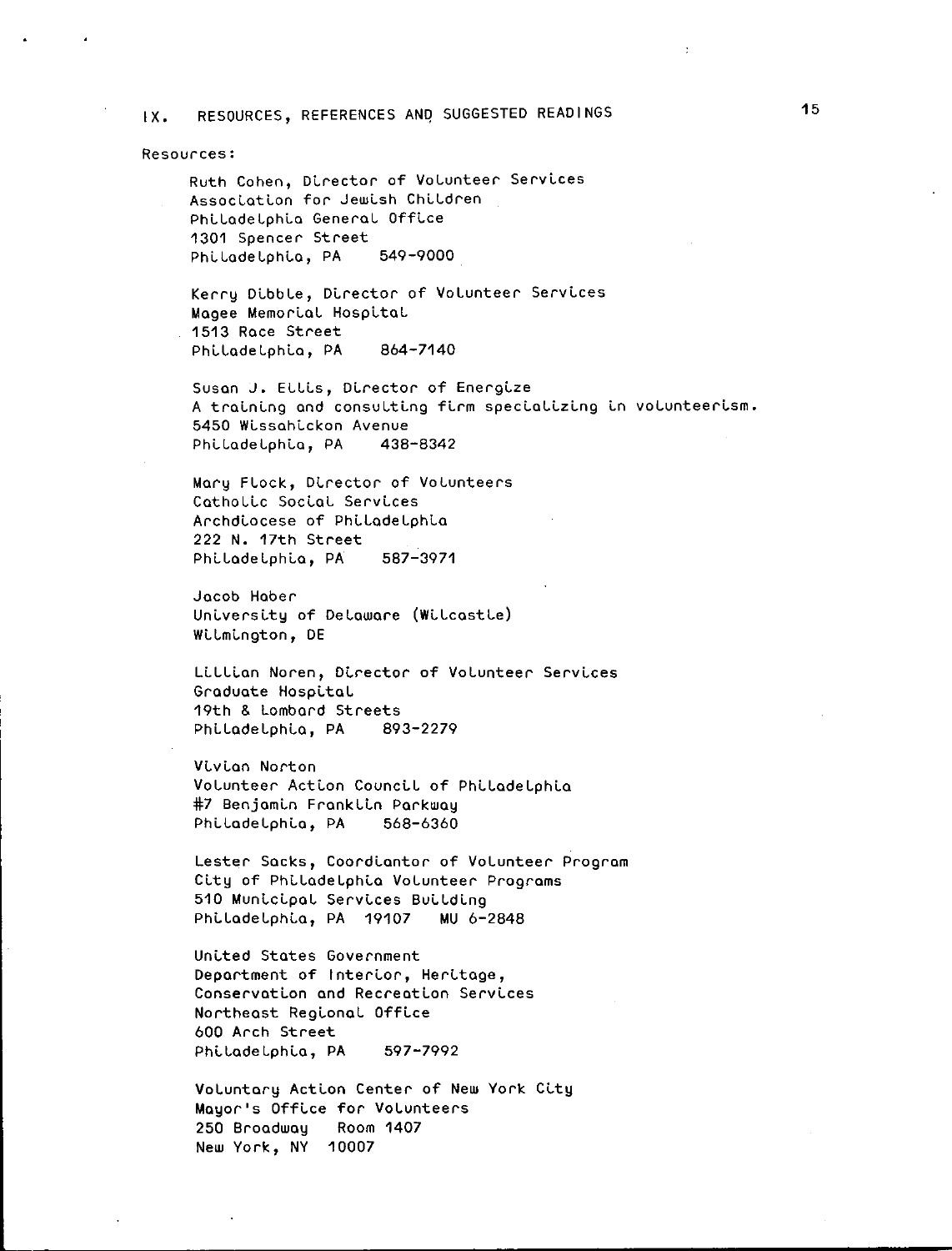**16** 

**IX.** RESOURCES, cont'd

VOLUNTEER The NotLonol Center *for*  Citizen Involvement 1214 16th Street N.W, WoshLngton, DC 20036 800-424-8598

#### SUGGESTED READINGS:

Bu The People: A history of Americans as volunteers. by Susan J. Ellis & Katherine Noyes

Effective Manangement of Volunteer Programs by Marlene WLlson

Volunteers Today: Finding, Training and Working With Them. by HorrLet H. Naylor

Volunteers: How to Find Them... How to Keep Them! by MLke HoLnes

Step by Step: Management of the Volunteer Program in Agencies by MorLe MocBrLde

Standards and Guidelines for the Field of Volunteerism EdLted by Ann Jacobson

Recruiting, Training and Motivating Volunteer Workers by Arthur R, Pell

The Volunteer Community: Creative Use of Human Resources (2nd Edition) by Eva Schindler Rainman and Ronald Lippitt

OrLentLng Stoff to Volunteers by Ivon H. ScheLer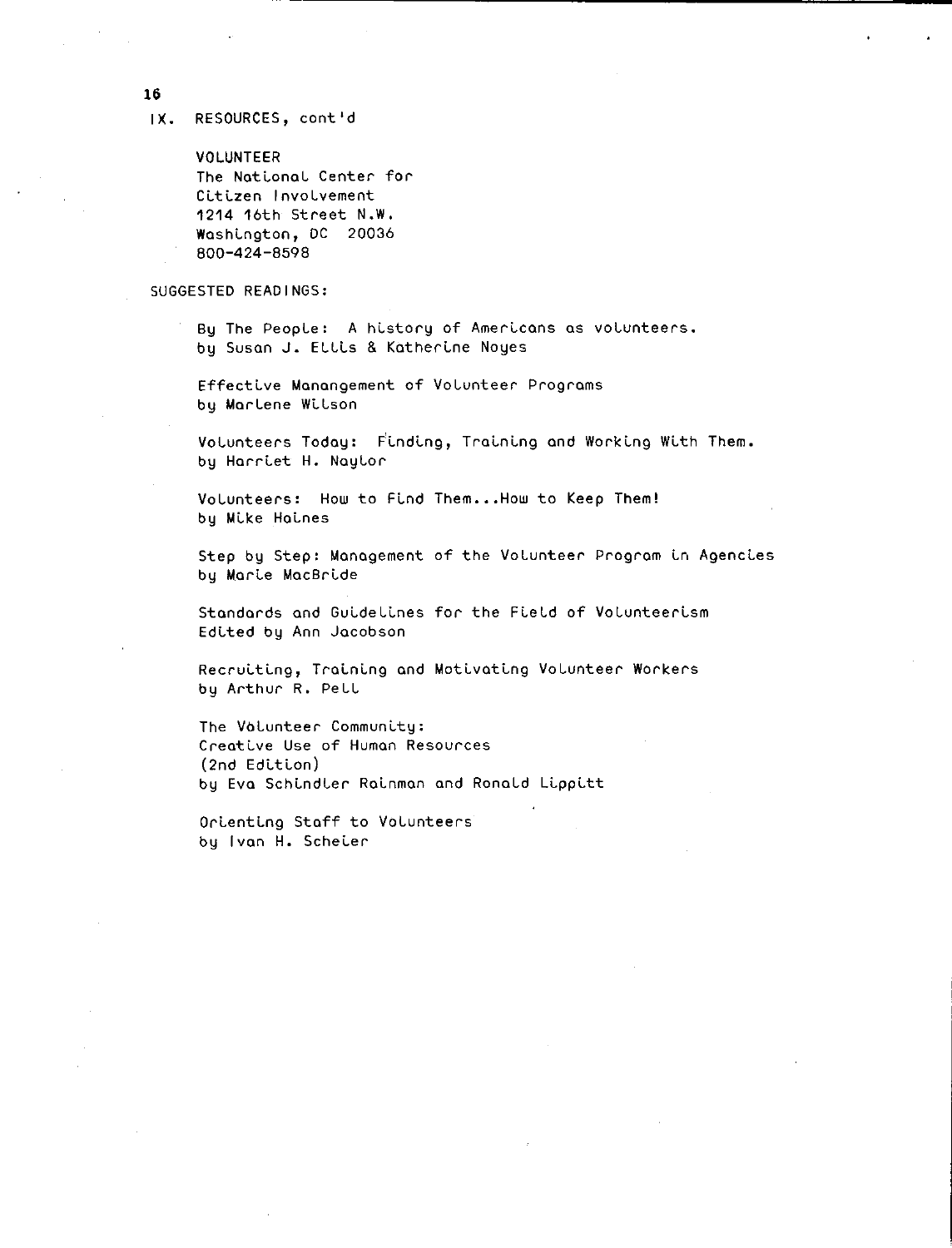# APPENDIX A 2008 and 2008 and 2008 and 2008 and 2008 and 2008 and 2008 and 2008 and 2008 and 2008 and 2008 and

WHY I'M NOT A VOLUNTEER (a not-so-tongue-in-cheek confession of a former volunteer)

Somehow, I get the feeling that not to be a volunteer in someone's program today is to be uncivilized. But, like many of my fellow sitterouters, I have reasons for letting opportunity pass me by. You, the program operator, the professional, have supplied me with them. Do you really want to know why I am not a volunteer?

1. For a long time I never knew you wanted me. You communicated quite well, "I'd rather do it myself, mother". You are articulate in expressing your needs in dollars and decimals. Your silence on service, I figured, was your ·last word.

2. Once you did call for help, and I stepped forward. But you never told me how to get started. I later thought that maybe what you actually said was. "Why don't we have lunch...sometime?"

3. I persevered however. I reported for duty. You turned me over to a department head and he, in turn, sent me down to the section chief. He was out, and the secretary did not know what to do with so rare a species as a volunteer, so she suggested that I get in touch next Tuesday. I called, but my message got lost.

4. I might have overlooked the runaround. People cannot be blamed for doing the best they can, and the worst and best are hard to distinguish in the emptiness of a vacuum. For some reason, I thought you, as their leader, would have given a bit of thought beforehand to what you would do with me, a volunteer, or at least to let someone else know I was coming and give them the worry of organizing the situation.

5. Come time for the spring mail-out, and I and my neighbour appeared on the scene. We worked: for two days we licked stamps and envelope flaps, until the steak at supper tasted like tongue. Then I learned from the slip of a clerk that before our coming you had turned off the postage machine. I really cannot blame: if you had not gone out of your way to make work for us, what could a couple of volunteers have done for two whole days?

6. I tried again, a number of times. But you really did not expect much from me. You never trained me, nor insisted that my work be to a standard. A particularly tough day was coming up for the crew, and I cut out-it was a perfect day for golf. On my return, you said nothing about my absence, except to ask about my score. I never learned if my truancy made any differ**ence.** 

7. In spite of all, I think I did make a contribution. But the only real thanks I got was a letter from you--a form letter. I know how "demanding" this letter was on you. My neighbour had typed the master copy, I had copied it, and together we had forged your name, stuffed the envelopes, sealed, stamped and mailed them.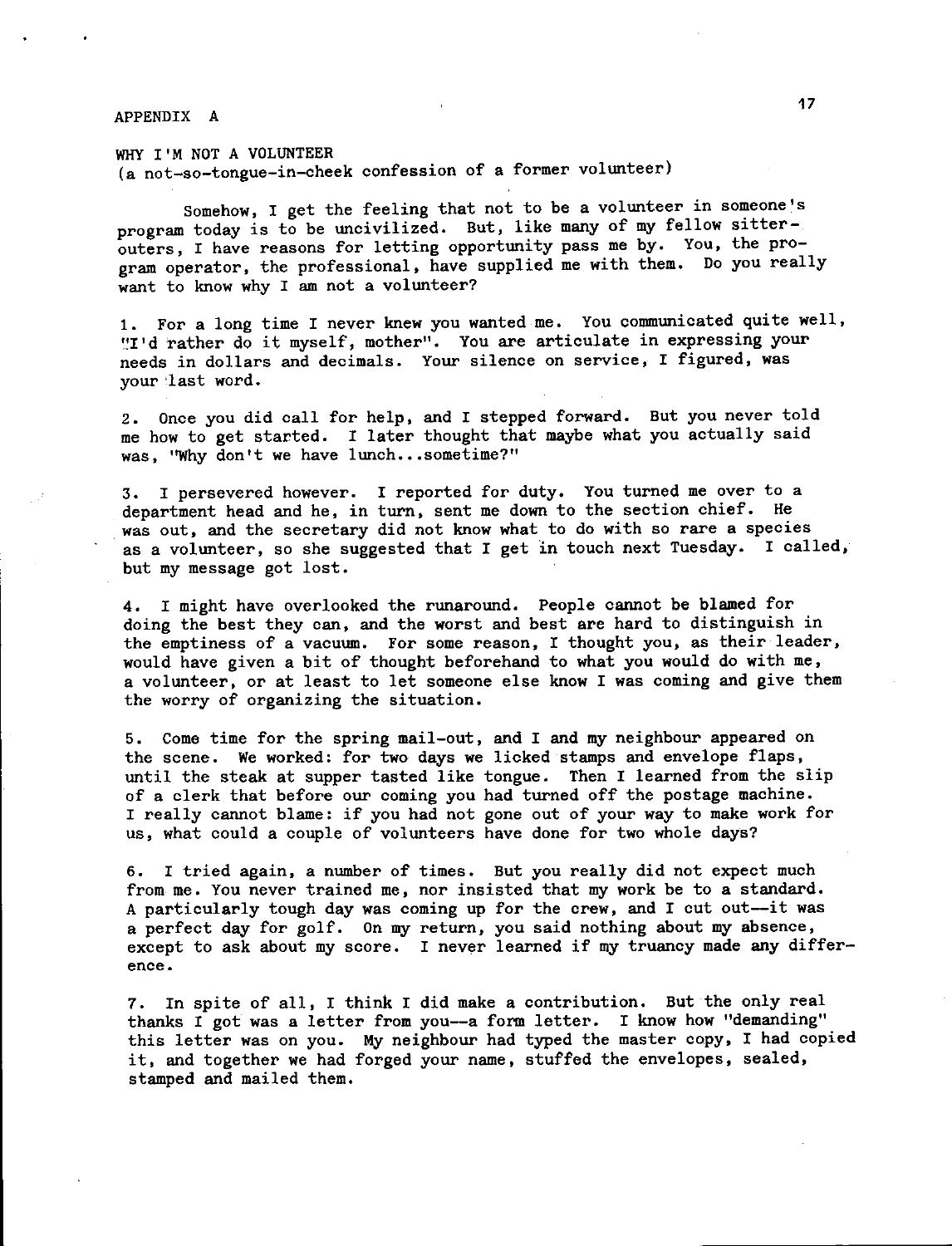18 APPENDIX B-1

### BILL OF RIGHTS FOR VOLUNTEERS

- I. THE RIGHT TO BE TREATED AS A CO-WORKER... not **just as 11free help"; not as a 11prima donna".**
- II.. THE RIGHT TO A SUITABLE ASSIGNMENT... with consideration for personal preference, temperament, life experience, education, and employment background.
- III. THE RIGHT TO KNOW AS MUCH ABOUT THE FACILITY AS POSSIBLE.. its policies, its people, its programs.
- IV. THE RIGHT TO TRAINING FOR THE JOB...thoughtfully planned and effectively presented training.
- V. THE RIGHT TO CONTINUING EDUCATION ON THE JOB... as a followup to the initial training--information about **new** developments, training for greater responsibility.
- VI. THE RIGHT TO SOUND GUIDANCE AND DIRECTION...by someone who is  $ex$ perienced, well-informed, patient, and thoughtful--and who has time to invest in giving guidance.
- VII. THE RIGHT TO A PLACE TO WORK...an orderly, designed place, conducive to work, and worthy of the job to be done.
- VIII. THE RIGHT TO PROMOTION AND A VARIETY OF EXPERIENCE... through advancement to assignments of more responsibility; through transfer from one activity to another; through special project assignments.
	- IX. THE RIGHT TO BE HEARD...to have a part in planning; to feel free to make suggestions; to have respect shown for an honest opinion.

X. THE RIGHT TO RECOGNITION... in the form of promotion--and awards (or some tangible evidence)--through day-by-day expressions of appreciation--and by treatment as a bona fide co-worker.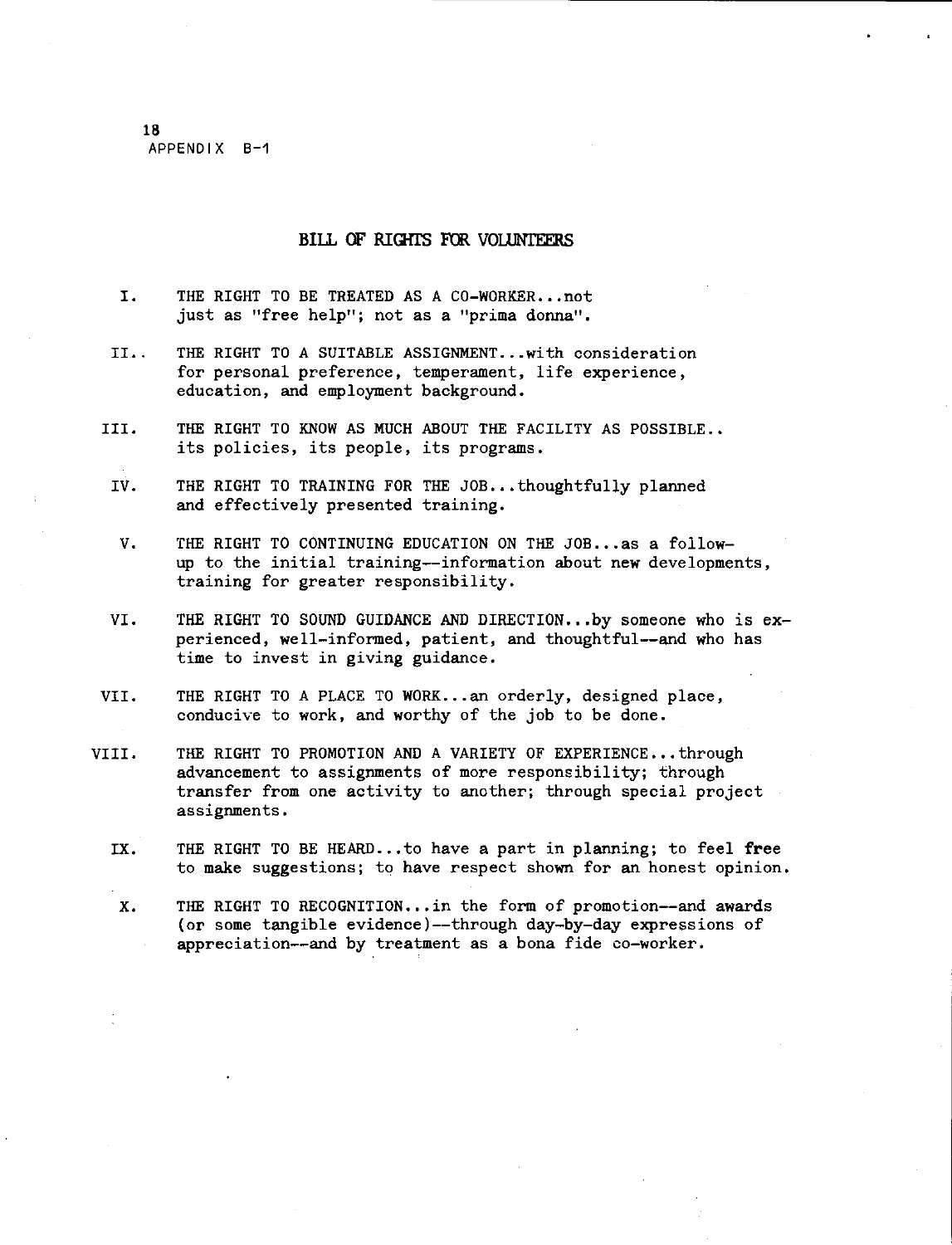APPENDIX B-2

#### VOLUNTEER RESPONSIBILITIES

The volunteer who accepts the benefits of the Bill of Rights must accept the responsibilities that go with these benefits!

BE SURE...Look into your heart and know that you really want to help other people.

BE CONVINCED...Don't offer your service unless you believe in the value of what you are doing.

BE LOYAL ••• Offer suggestions but don't "knock". Accept rules. Don't criticize **what** you don't understand; there may be a good reason.

SPEAK UP...Ask about the things you don't understand. Don't coddle your doubts and frustrations until they drive you **away,** or turn you into **a** problem worker.

BE WILLING TO LEARN...Training is essential to any job well done.

KEEP LEARNING... Know all you can about your job and your facility.

WELCOME SUPERVISION ••• You will do **a** better job and enjoy it **more** if you are doing what is expected of you.

BE DEPENDABLE...Your word is your bond. Do what you have agreed to do. Don't make promises you can't keep.

BE A TEAM PLAYER...Find a place for yourself on the team. The "lone operator" is pretty much out of place in today's comp\_lex community.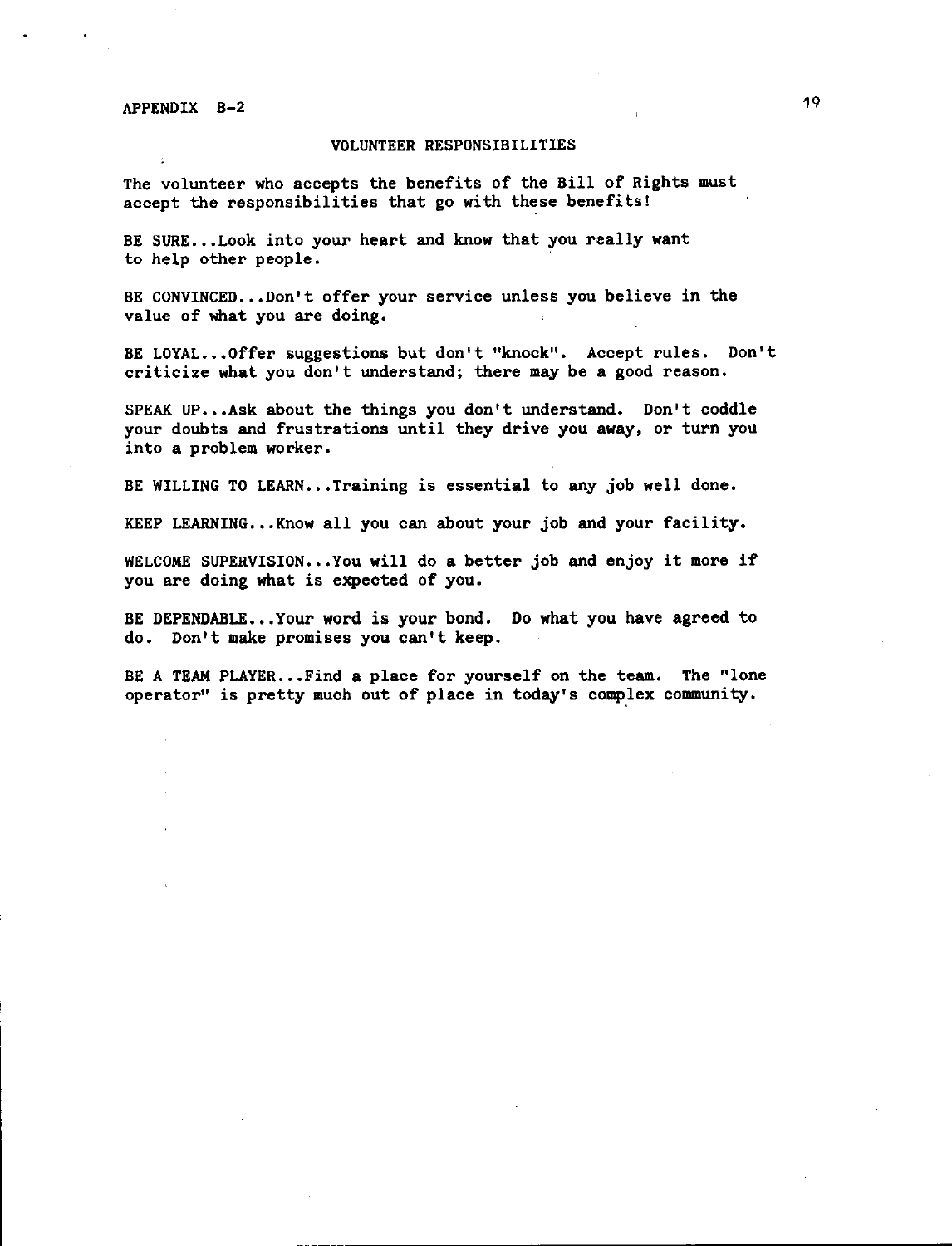20 APPENDIX B-3

## A VOLUNTEERS CODE OF ETHICS

As a volunteer, I realize that I **am** subject to **a** code of ethics, similar to that which binds the professional. I, like **them,** in assuming certain responsibilities, expect to be accountable for these responsibilities. I will keep confidential matters confidential.

As a volunteer, I agree to serve without pay, but with the same high standards as the paid staff expect to do their work.

As a volunteer, I must be loyal and refrain from criticizing what I do not understand.

As a volunteer, I must take to my work an attitude of openmindedness; be willing to be trained for it; bring to it interest and attention.

As a volunteer, I must be time-responsible. Knowledge of alloted time to serve must be carefully considered; and I must arrive on time and leave on time, unless there is **a** good reason for other procedure.

As a volunteer, I must be relaxed and cheerful because attitude is a great part of any person-to-person contact.

Being eager to contribute all that my skills and education have made possible and being eager to offer a willing heart and hand, I accept this code for the volunteer as my code.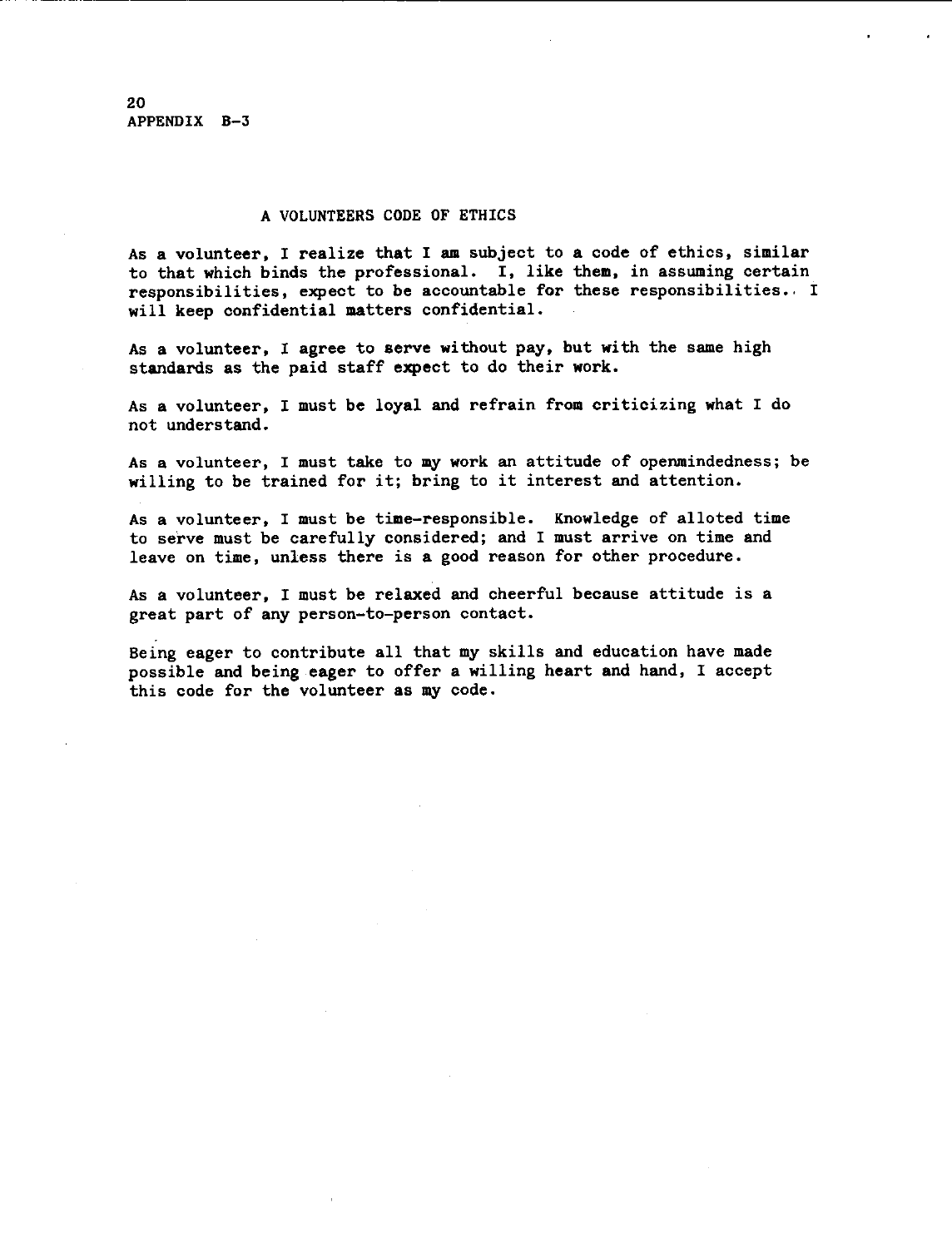·APPENDIX C 21

## VOLUNTEER JOB DESCRIPTION

Job Title:

<u>On-the-Job Supervisio</u> (Name of staff member responsible for assignment

Objective:

Responsibilities: Job assignments could include: L 2.

 $3.$ 

Qualifications:

Training and Preparation for Job:

Evaluation:

Commitment:

Signed<br>
Volunteer

Agency Staff

Date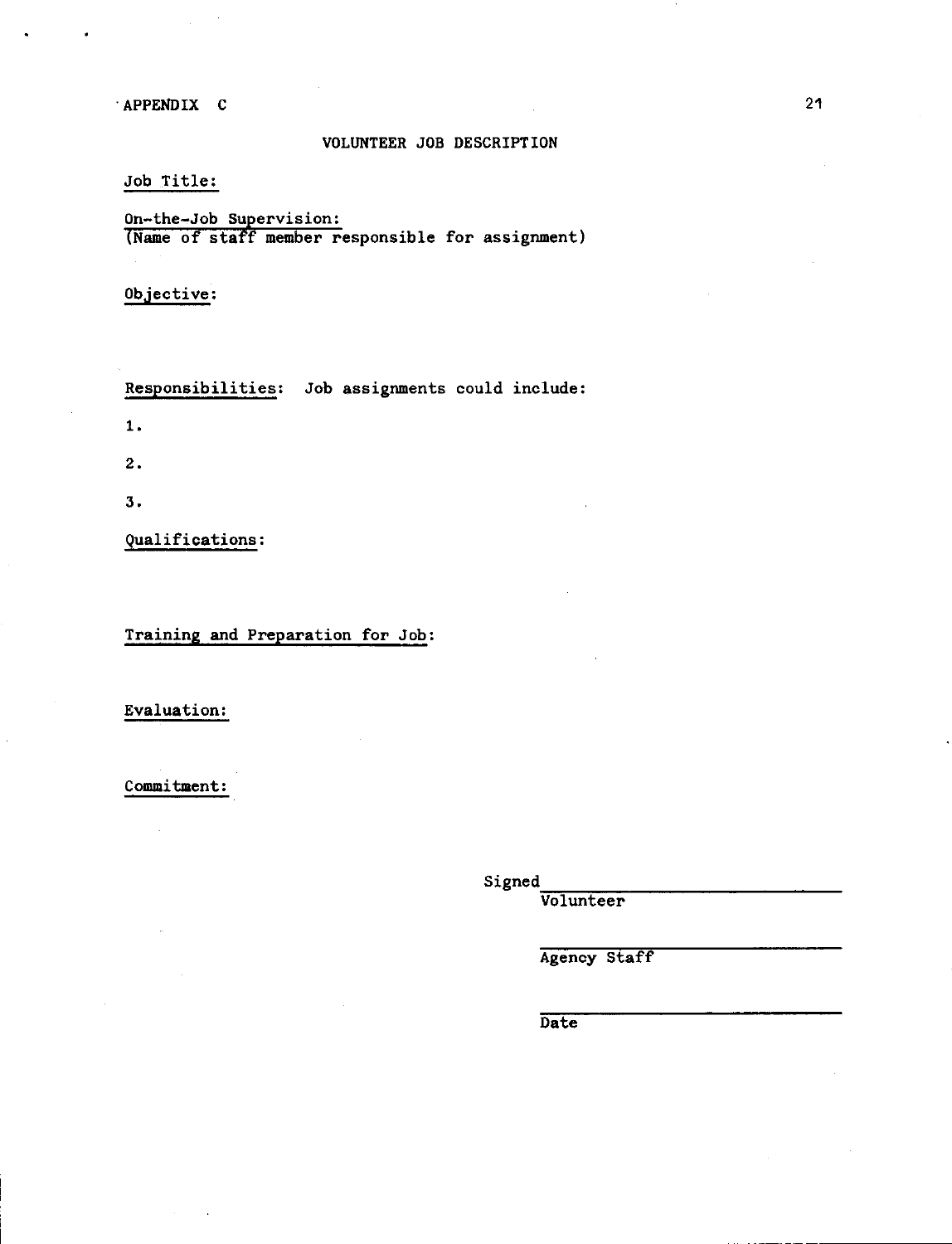#### 22 APPENDIX D-1

# RESOURCES FOR VOLUNTEERS

## WORK SHEET

- I, You must know your volunteer population. When searching for Volunteer Resources consider:
	- 1. What does the whole community offer?
	- 2, Where can specialists be found?
	- 3, What's around this particular agency?

II. What's "in it" for **a** person to volunteer for you?

- 1. Previous connections
- 2, Emotional appeal
- 3. Career **Expleration**
- **4.** Education
- 5. Sociability
- 6. Business connections
- 7, Status
- 8. Information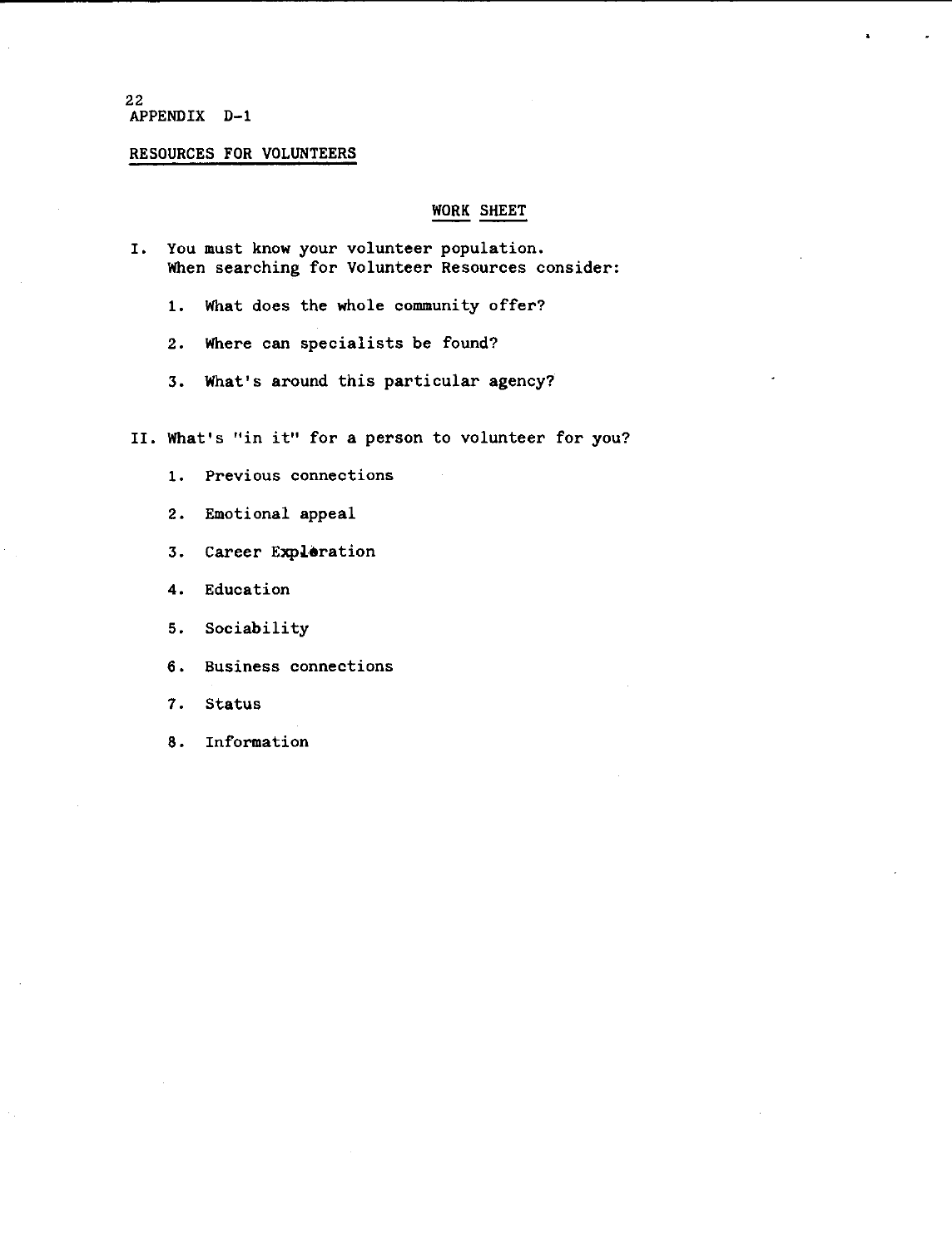APPENDIX D-2

#### VOLUNTEER RESOURCES

A few suggestions include:

American Association Retired Persons

American Association University Women

American Black Council

Adult Education Oepts.

All Catholic organizations **-Women's** Alliance, Charities, Guilds, Blind, Neuman Clubs, Kinghts of Columbus, Retired c.s.s. staff.

All Senior Citizen potentials -RSVP, Senior Citizen Services, Retirement Homes.

American Red Cross

Community Colleges

Community **Service** Corps - Parochial and public schools.

Council on College Community Involvement-institutions with "field assignment" credit courses in Latin American, Gerontological, Occupational Therapy, **Reading,** Career Service, Social Studies courses.

Union or Craft Guilds

Ethnic Clubs

FISH

Grey Panthers

Kiwanis-small cities and Key Clubs (H.S. students)

Parish Social Ministries-programs, community Leaders, collaborative group services.

**Pa.** Society of **Farm Women** - **4** H Clubs, Rural Groups

Rotary

Scouts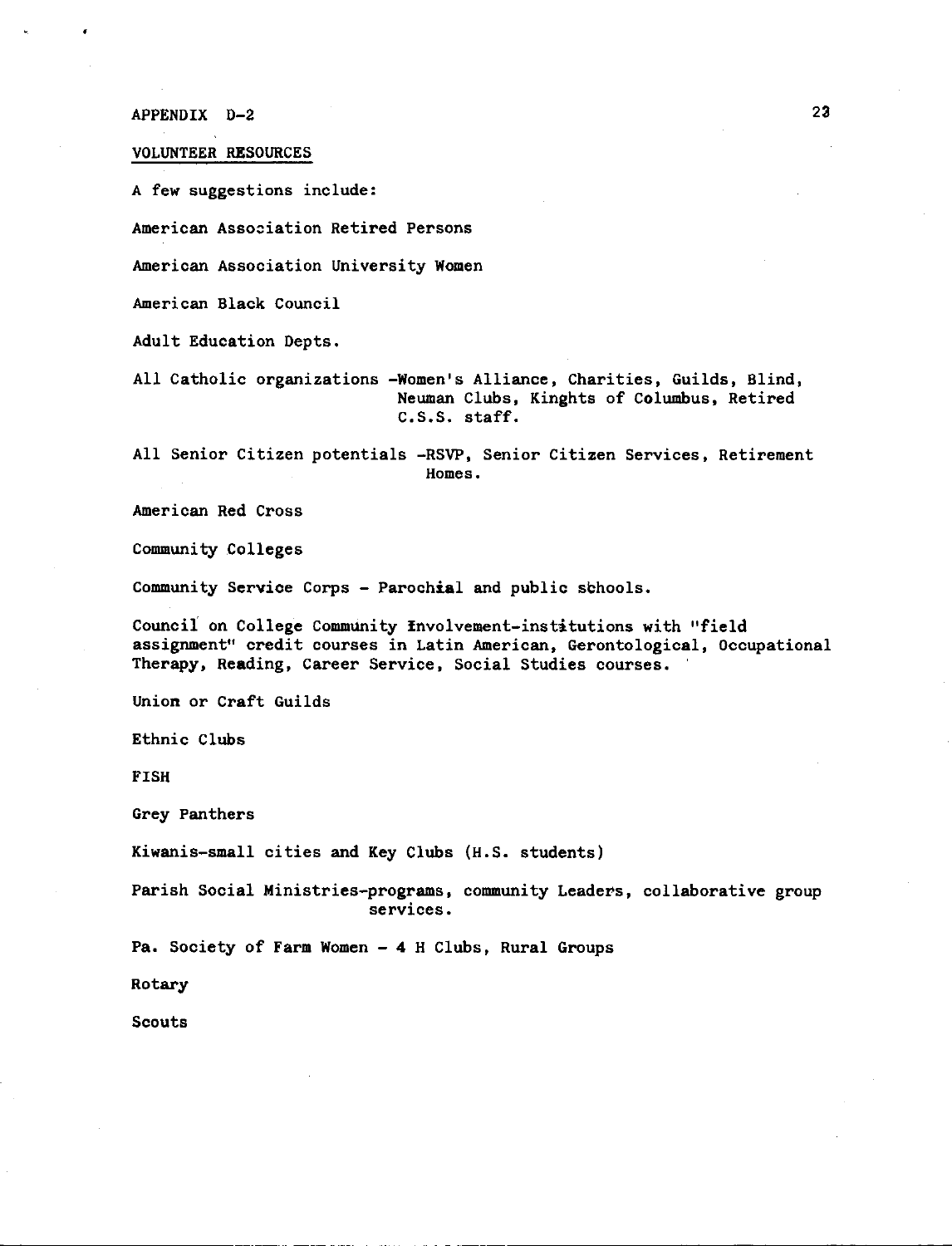24 APPENDIX D-2 cont'd

**Soroptimists** 

"Special" C.S.S. Homes-Group, Unwed Mothers, Centers, Girls, Boys, Nursing State Grange Clubs

Voluntary Action Councils-Delaware Valley areas

Volunteer Clubs.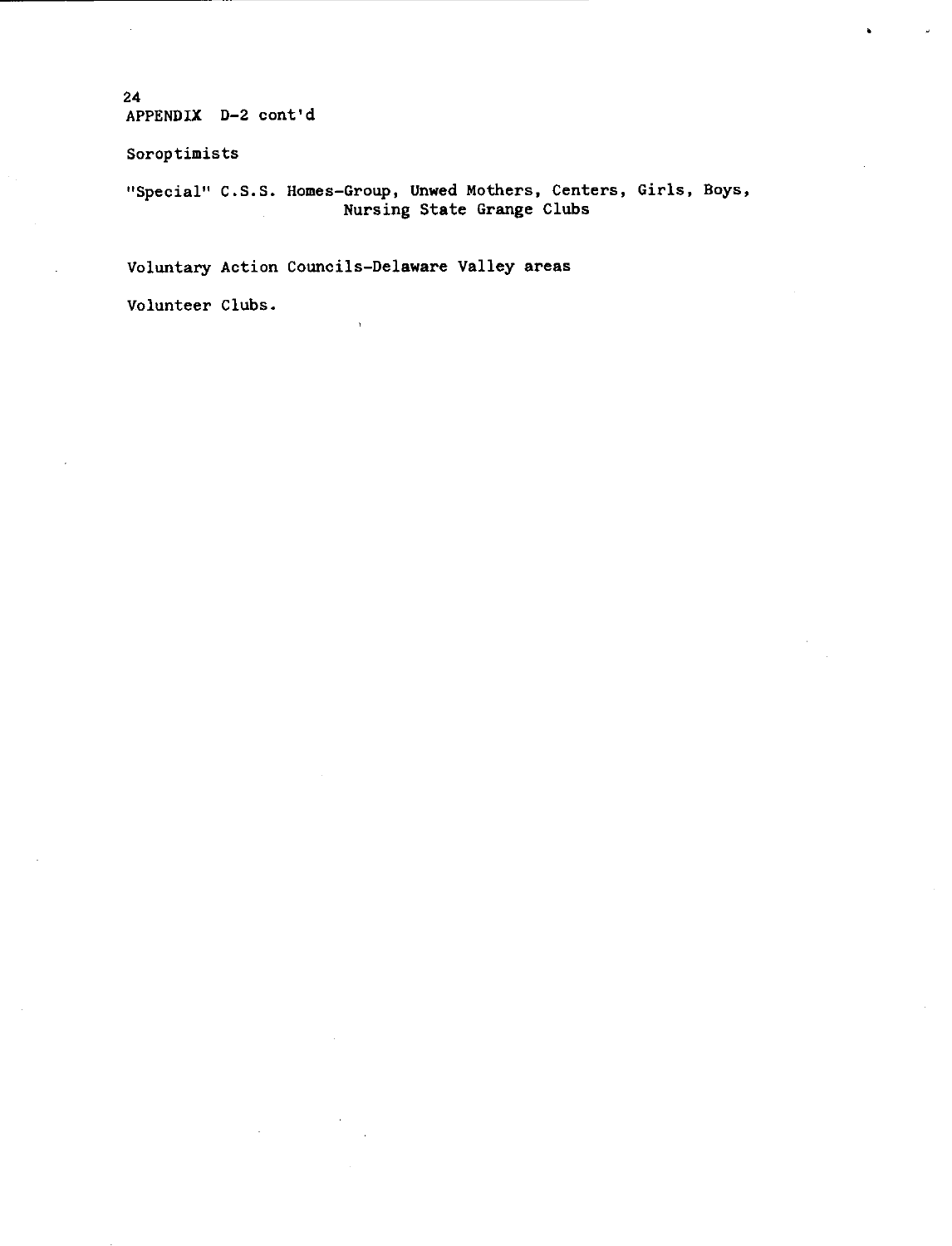$\sim 10^7$ 

 $\bar{z}$ 

 $\hat{\pmb{\epsilon}}$ 

 $\hat{\mathbf{z}}$ 

# INTERVIEW WORK SHEET

 $\boldsymbol{V}$  $\pm$ 

|                                                                                                                                                                                                                                                                                                                                                                                                                                                                                               | <b>DATE</b>                               |  |  |  |
|-----------------------------------------------------------------------------------------------------------------------------------------------------------------------------------------------------------------------------------------------------------------------------------------------------------------------------------------------------------------------------------------------------------------------------------------------------------------------------------------------|-------------------------------------------|--|--|--|
| Name of Prospect                                                                                                                                                                                                                                                                                                                                                                                                                                                                              | Phone Information Check List              |  |  |  |
|                                                                                                                                                                                                                                                                                                                                                                                                                                                                                               | Availability:<br>Days: Time: Time:        |  |  |  |
|                                                                                                                                                                                                                                                                                                                                                                                                                                                                                               | 6 Months 1 Year                           |  |  |  |
| <u> 2000 - Jan Barat, amerikan di sebagai pendadaran pengaran pertama dan pertama di sebagai pendadan pertama dan</u>                                                                                                                                                                                                                                                                                                                                                                         | Transportation:                           |  |  |  |
|                                                                                                                                                                                                                                                                                                                                                                                                                                                                                               | Recommended by:                           |  |  |  |
|                                                                                                                                                                                                                                                                                                                                                                                                                                                                                               |                                           |  |  |  |
| Time: Place:                                                                                                                                                                                                                                                                                                                                                                                                                                                                                  | Why Volunteer at Rec. Center?             |  |  |  |
|                                                                                                                                                                                                                                                                                                                                                                                                                                                                                               | Phone Call Follow-Up Phone Call Follow-Up |  |  |  |
| Interview Agenda (Used by Volunteer Coordinator):                                                                                                                                                                                                                                                                                                                                                                                                                                             |                                           |  |  |  |
| What is a Volunteer? (review folder)<br>1.<br>Qualifications for a Volunteer (interest, dependable, reliable).<br>2.<br>Review items in briefing kit.<br>3.<br>Applicant completes application.<br>4.<br>Review application (check dependability, motivation, health).<br>5.<br>Why does applicant want to Volunteer at a recreation center?<br>6.<br>Review service guides to determine placement.<br>7.<br>Tour - briefing on assignment, rules, and regulations, sign-in, etc.<br>8.<br>9. |                                           |  |  |  |
| Follow-up interview                                                                                                                                                                                                                                                                                                                                                                                                                                                                           |                                           |  |  |  |
| Check list (indicate good, fair, poor) Interviewer                                                                                                                                                                                                                                                                                                                                                                                                                                            | Reference Letter                          |  |  |  |
| 1. Realistic availability to serve.<br>2. Motivation for service<br>3. Desirable characteristics:<br>Humor Maturity Stability Dependable Supervision<br>4. Health<br>5. Enthusiasm, initiative.                                                                                                                                                                                                                                                                                               |                                           |  |  |  |
| Office Use Only:                                                                                                                                                                                                                                                                                                                                                                                                                                                                              |                                           |  |  |  |
| Reference Letters: Prepared<br>Placement Check List: Department                                                                                                                                                                                                                                                                                                                                                                                                                               | Mailed<br>Service Guide Updated           |  |  |  |
| Supervisor Contacted                                                                                                                                                                                                                                                                                                                                                                                                                                                                          | Interview date okay                       |  |  |  |
| Applicant Contacted                                                                                                                                                                                                                                                                                                                                                                                                                                                                           | Accepted Startind Date                    |  |  |  |

 $\bar{z}$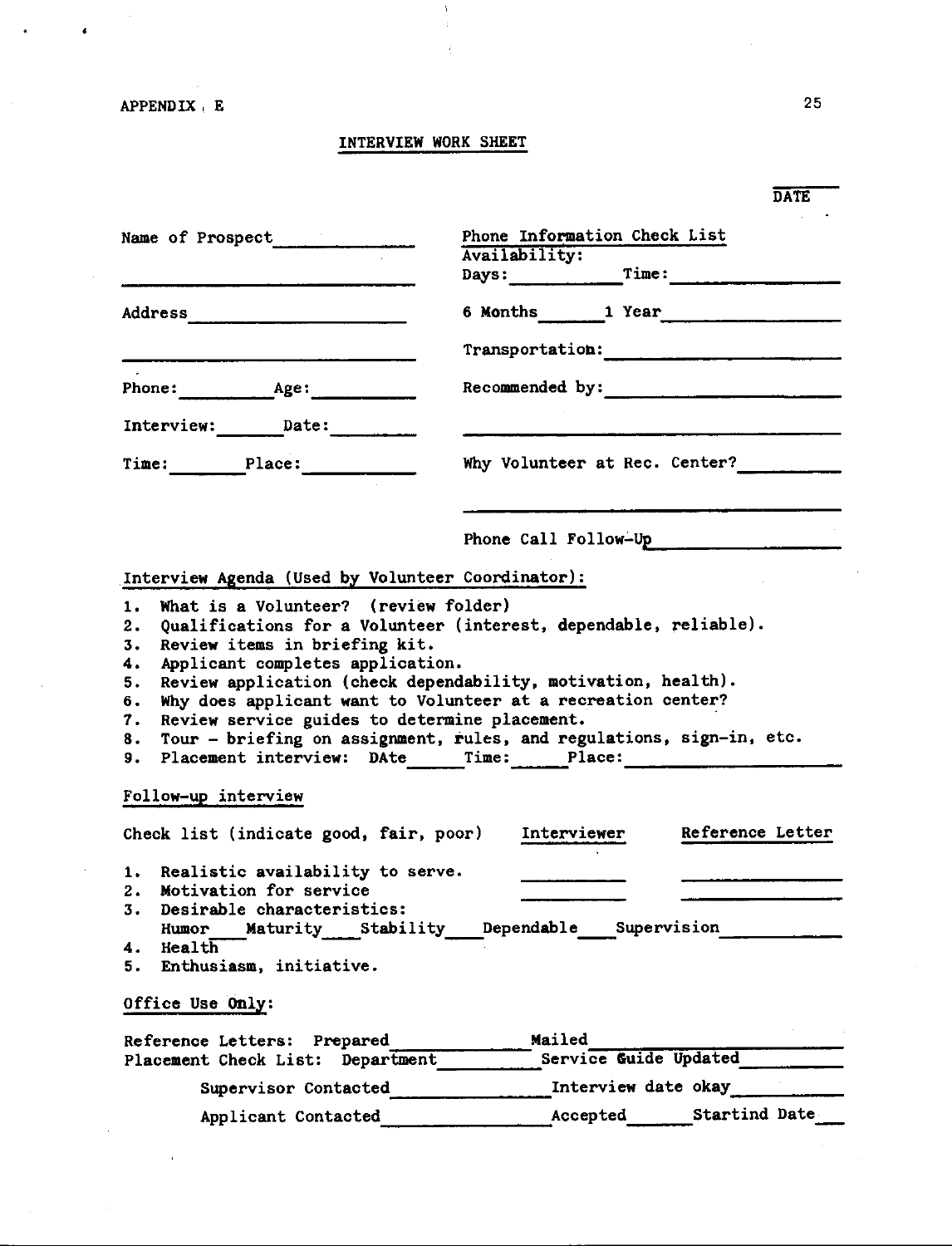**26** 

APPENDIX F

Ways of showing recognition and appreclation for your volunteers and their **servLce:** 

- 1. Smile
- 2. Put up a volunteer suggestion box.
- 3. Treat to a soda.
- **4. ReLmburse assLgnment-**
- reloted expenses.
- 5. Ask for a report.
- 6. Send a bLrthday card.
- 7. Arrange for dLscounts.
- **8. GLve servLce strLpes.**
- 9. MaLntaLn a coffee bar.
- 1D. Plan annual ceremonLal **occasLons.**
- 11. Invite to staff meeting.
- 12. RecognLze personal needs and problems.
- 13. Accommodate personal needs and problems.
- 14. Be pleasant.
- 15. Use in emergency situation.
- 16. ProvLde a baby sLtter.
- 17. Post Honor Roll Ln **receptLon area.**
- 18. Respect their wishes.
- 19. GLve Lnformal teas.
- 20. Keep challengLng them.
- 21. Send a ThanksgLvLng Day card to a volunteer's famLly.
- 22. Provide a nursery
- **23. SQy "Good MornLng<sup>11</sup>**
- 24. Greet by name.
- 25. Provide good pre-service training.
- 26. Help develop self-confLdence
- 27. Award plaques to sponsorLng groups.
- 28. Take time to explain fully.
- 29. Be verbal.
- 30. Motivate agency VIP's to converse wLth them.
- 31. Hold rap sessLons.
- 32. Give additional responsibility.
- 33. Afford participation in team pLahhLng.
- 34. Respect sensitivities.
- 35. Enable to grow on the job.
- 36. Enable to grow out of the job.
- 37. Send newsworthy information to the media.
- 38. Have wine and cheese tasting parties.
	- 39. Ask client-patient to evaluate their work**servLce.**
	- **40. Say "Good Afternoon".**
	- 41. Honor theLr prefer**ences.**
	- 42. Create pleasant surr **roundLngs.**
	- 43. Welcome to staff coffee breaks.
	- 44. Enlist to train other volunteers.
	- 45. Have a public reception.
	- 46. Take time to talk.
	- 47. Defend against hostile or negative staff.
	- 48. Make good plans.
	- 49. Commend to supervisory staff.
	- 50. Send a valentine.
	- 51. Make thorough pre**arrangements.**
	- **52. Persuade 11personneL <sup>11</sup> to equate volunteer experLence wLth work experLence.**
	- 53. Admit to portnership with paid staff.
	- 54. Recommend to prospective employer.
	- 55. ProvLde scholarshLps to **volunteer conferences**  or workshops.
	- 56. Offer advocacy roles.
	- 57. Utilize as consultants.

By: Vern Lake Volunteer Services Consultant, Minnesota Dept. of Public Welfare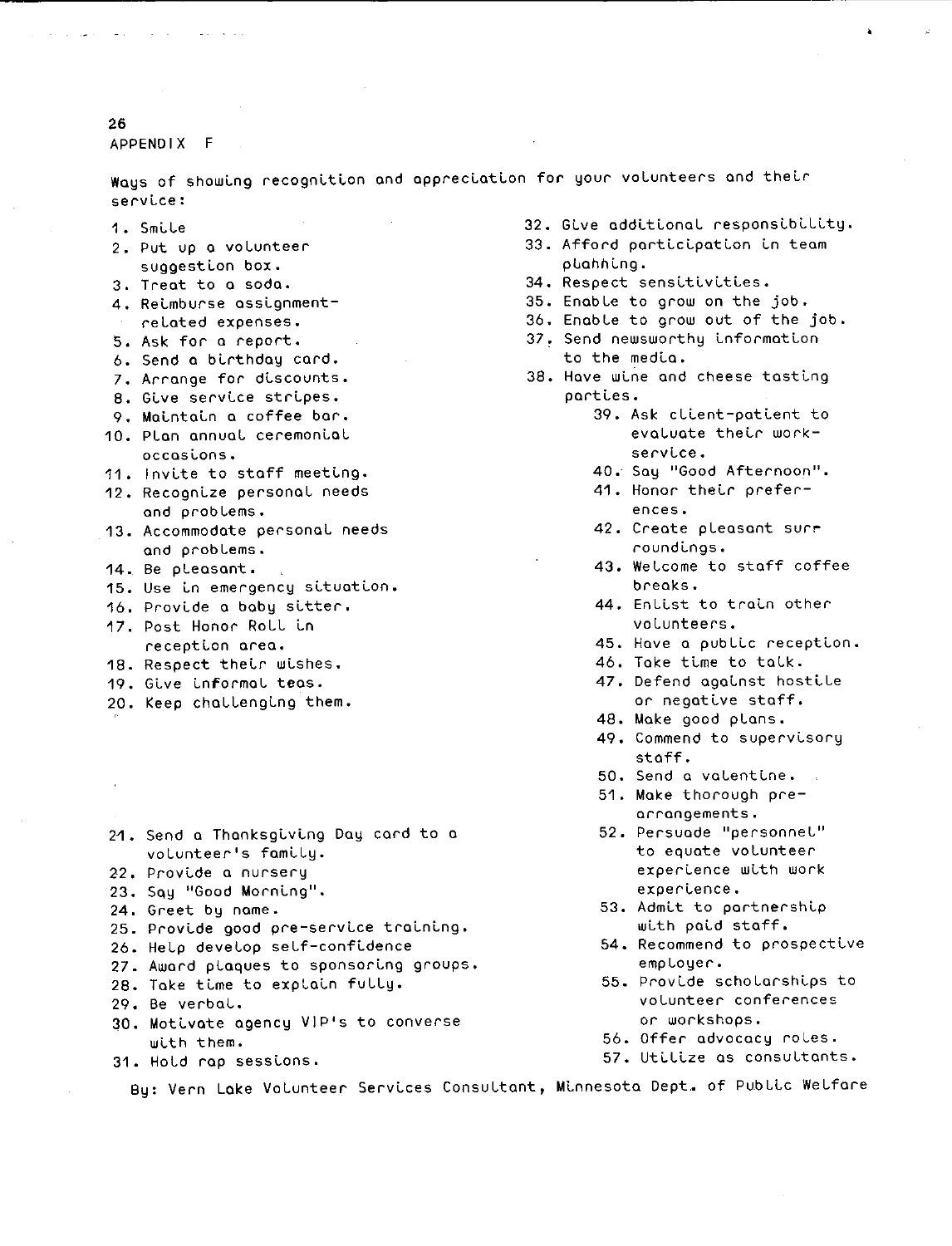#### APPENDIX F cont'd

- 58. WrLte them thank you notes.
- 59. Invite participation in poLLcy formuLatLon.
- 60. SurprLse wLth coffee and cake.
- 61. Celebrate outstandLng projects and achLevements.
- 62. NomLnate for volunteer awards.
- **63. Hove a 11PresLdents Oay <sup>11</sup>for**  new presidents of sponsoring groups.
	- 64. CarefuLLy match volunteer wLth job.
	- 65. PraLse them to theLr frLends.
	- 66. ProvLde substantLve Ln-servLce training.
	- 67, ProvLde usefuL tooLs Ln good working condition.
	- 68. Say ''Good NLght''.
	- 69. PLan staff and volunteer social events.
	- 70. Be a reaL person.
	- 71. Rent bLLLboard space for pubLLc LaudatLon.,
	- 72. Accept their individuality.
	- 73. Provide opportunities for
		- **conferences and evaLuatLon.**
	- 74. ldentLfy age groups.
	- 75. MaLntaLn meanLngfuL fLLe.
	- 76. Send Lmpromptu fun cards.
- 77. Plan occasional **extravaganzas.**
- 78. Instigate client planned surprLses.
- 79. Utilize purchased
- newspaper space. 80. Promote a ''VoLunteerof-the-Month" program.
- 85. Say "we missed you".
- 86. Praise the sponsoring
- group or cLub.
- 87. Promote staff smiles.
- 88. Facilitate personal maturation.
- 89. Distinguish between groups and LndLvLduaLs
- 81. Send Letter of appreclation and the group. to emp Loyer.
- 90. Maintain safeworking conditions.
- 91. Adequately orientate.

92. Award special citations for extraerdinary achievements.

- 93. Fully indoctrinate regarding the agency.
- 94. Send ChrLstmas Cards.
- 95. Be familiar with the details of assignments.
- 96. Conduct community-wide cooperative, inter-agency recognition events.
- 97. PLan a theater party.
- 98. Attend a sports event.
- 99. Have a picnic.

100. Say "Thank You".

101. SmLLe.

- 27
- 82. Plan a "Recognition Edition" of the agency news Letter.
- 83. CoLor code name tags to indicate particular achLevements (hours, uears, unit, etc.)
- 84. Send commendatory Letters to prominent public flgures.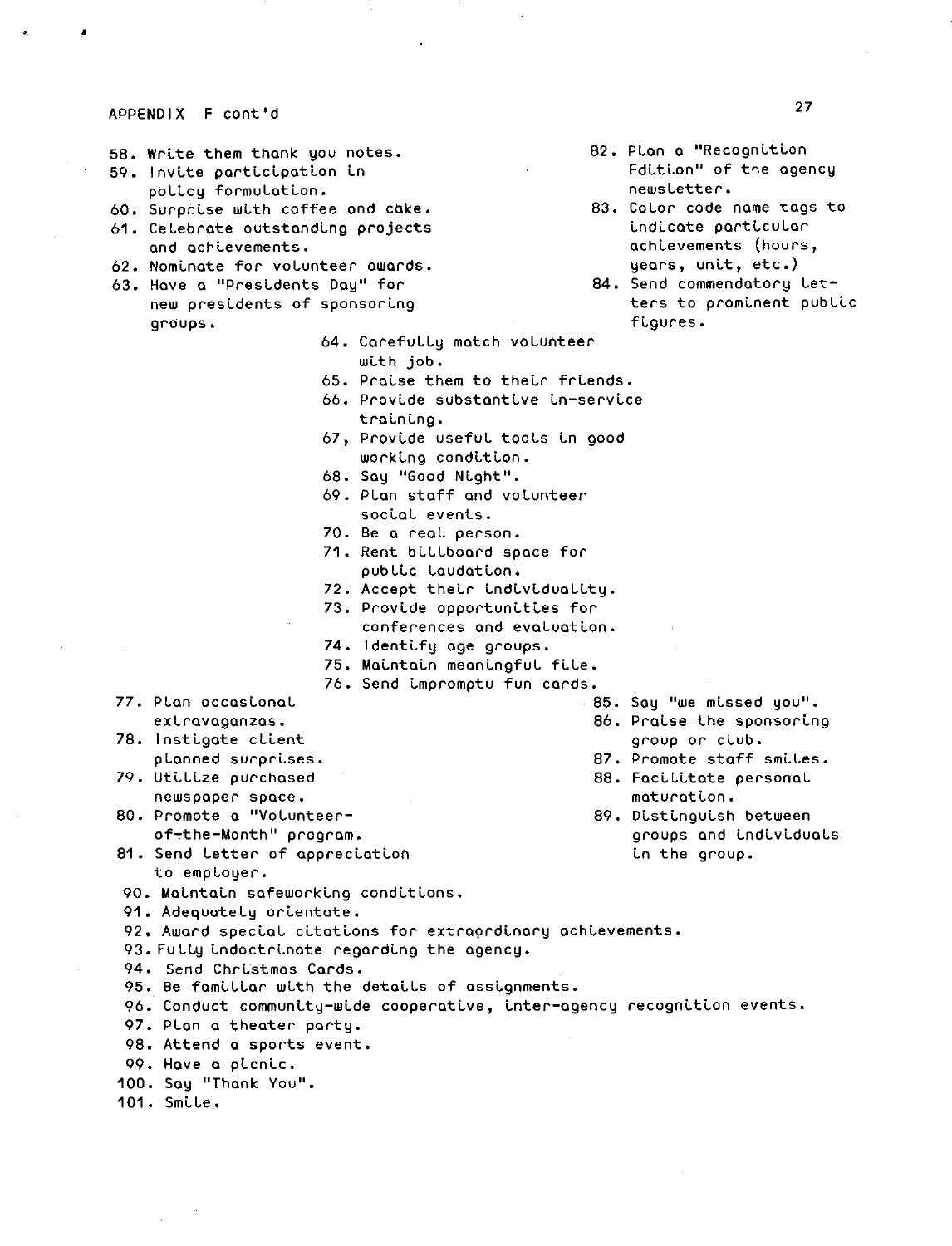28 APPENDIX G-1

#### SECTION VII. TAX DEDUCTIONS

Many volunteers are unaware that certain expenses incurred in connection with their volunteer work may be deducted from their federal income tax.

•

لباد حوال

What Expenses are Deductible?

Your time is priceless... maybe that's why the IRS won't allow tax deductions for time or services that you contribute to a charitable organization!

However, the following expenxes are deductible:

Out-of-pocket expenses that you pay in rendering services without compensation (i.e., volunteer services) are considered as contributions. These include:

amounts you pay for transportation from your home to the place where you volunteer (mileage/busfare).

reasonable payments for necessary meals and lodging while you are away from home rendering donated services to a qualifying organi**zotLon.** 

unrelmbursed expenses directly connected with and solely attributable to gratutious services you may perform for a church or charitable **orgonLzat Lon.** 

Reasonable unreimbursed out-of-pocket expenses spent for underprivi-Leged juveniles to attend athletic events, movies, dinners, etc., by an adult selected by a qualifying organization whose goal is to reduce juvenile delinquency (through individual guidance in sound characted development). These programs can Lnclude VIP, BLg Brothers, tutoring programs, etc.

AutomobLle expenses: You may deduct unreLmbursed out-of-pocket expense directly attributable to services you render to a charitable organization such as expenditures for gas, oil, etc., in operation of your car.

 $-OR-$ 

Instead of actual expenses, you may use a standard rate of 7¢ per mile to determine your contribution. Under this method, parking fees are deductible in addition to the 7¢ per mile.

Per diem allowance: If you perform volunteer services for a charitable **organLzatLon and receLve a per dLem allowance to cover reasonable travel**  expenses (lodging, meals, fares, etc.) while away from home, you may deduct the difference between your expenses and the per diem IF the ex**penses are greater.** 

Cost of uniforms as well as their upkeep ... if the uniform has no general utility and is required to be worn while volunteering.